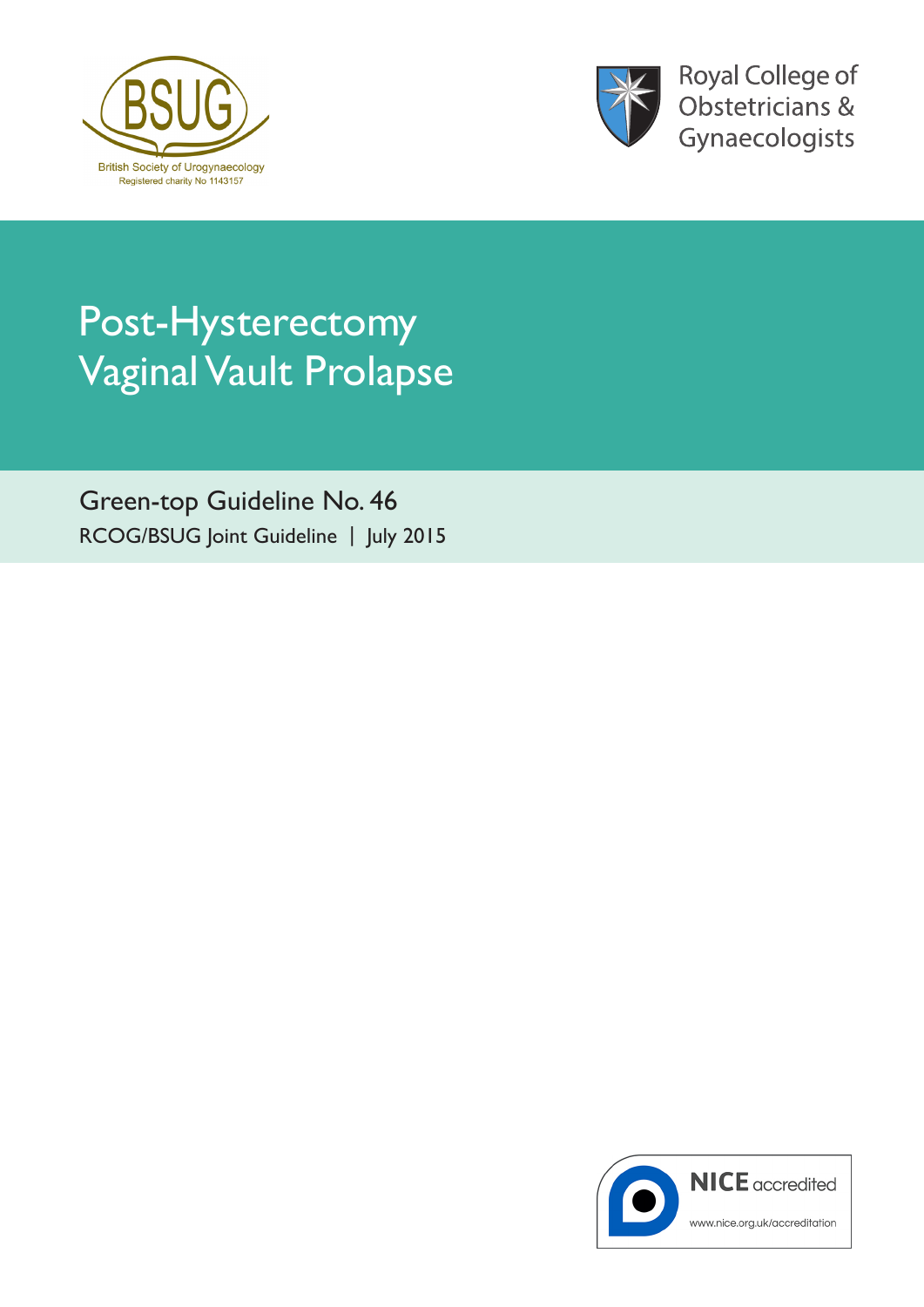## Post-Hysterectomy Vaginal Vault Prolapse

This is the second edition of this guideline, previously published in 2007 as a joint guideline with the British Society of Urogynaecology as 'The Management of Post Hysterectomy Vaginal Vault Prolapse'.

## **Executive summary of recommendations**

#### *Diagnosis and investigation*

What is the preferred classification for vault/pelvic organ prolapse?

**Standardised classification systems should be used for the assessment and documentation of pelvic organ prolapse (POP), including vault prolapse.**

When is urodynamic testing required?

**Routine urodynamic assessment is not recommended in women with post-hysterectomy vaginal vault prolapse (PHVP). [***New 2015***]**

In what setting should a patient with PHVP be assessed?

**Clinicians should work as part of a pelvic floor multidisciplinary team (MDT). [***New 2015***]**

Are quality of life (QoL) measures of value?

**Patient assessment should address QoL issues using standardised tools.**

#### *Prevention*

What preventive techniques are of value at hysterectomy?

**McCall culdoplasty at the time of vaginal hysterectomy is effective in preventing subsequent PHVP.** 

**Suturing the cardinal and uterosacral ligaments to the vaginal cuff at the time of hysterectomy is effective in preventing PHVP following both abdominal and vaginal hysterectomies.**

**Sacrospinous fixation (SSF) at the time of vaginal hysterectomy should be considered when the vault descends to the introitus during closure.**

Does subtotal hysterectomy have a place in the prevention of PHVP?

**Subtotal hysterectomy is not recommended for the prevention of PHVP. [***New 2015***]**

Are there preferred suture materials for vault support at the time of hysterectomy?

**There is inadequate and conflicting evidence over the use of permanent sutures in the short term and no evidence of benefit in the long term; they can be associated with high suture exposure rates. [***New 2015***]**

#### *Conservative management*

Is pelvic floor therapy of value in the management of PHVP?

**Pelvic floor muscle training (PFMT) is an effective treatment option for women with stage I–II vaginal prolapse, including PHVP. [***New 2015***]**

 $\checkmark$ 

**C**

**B**

**B**

**C**

**D**

**B**

**A**

**C**

**B**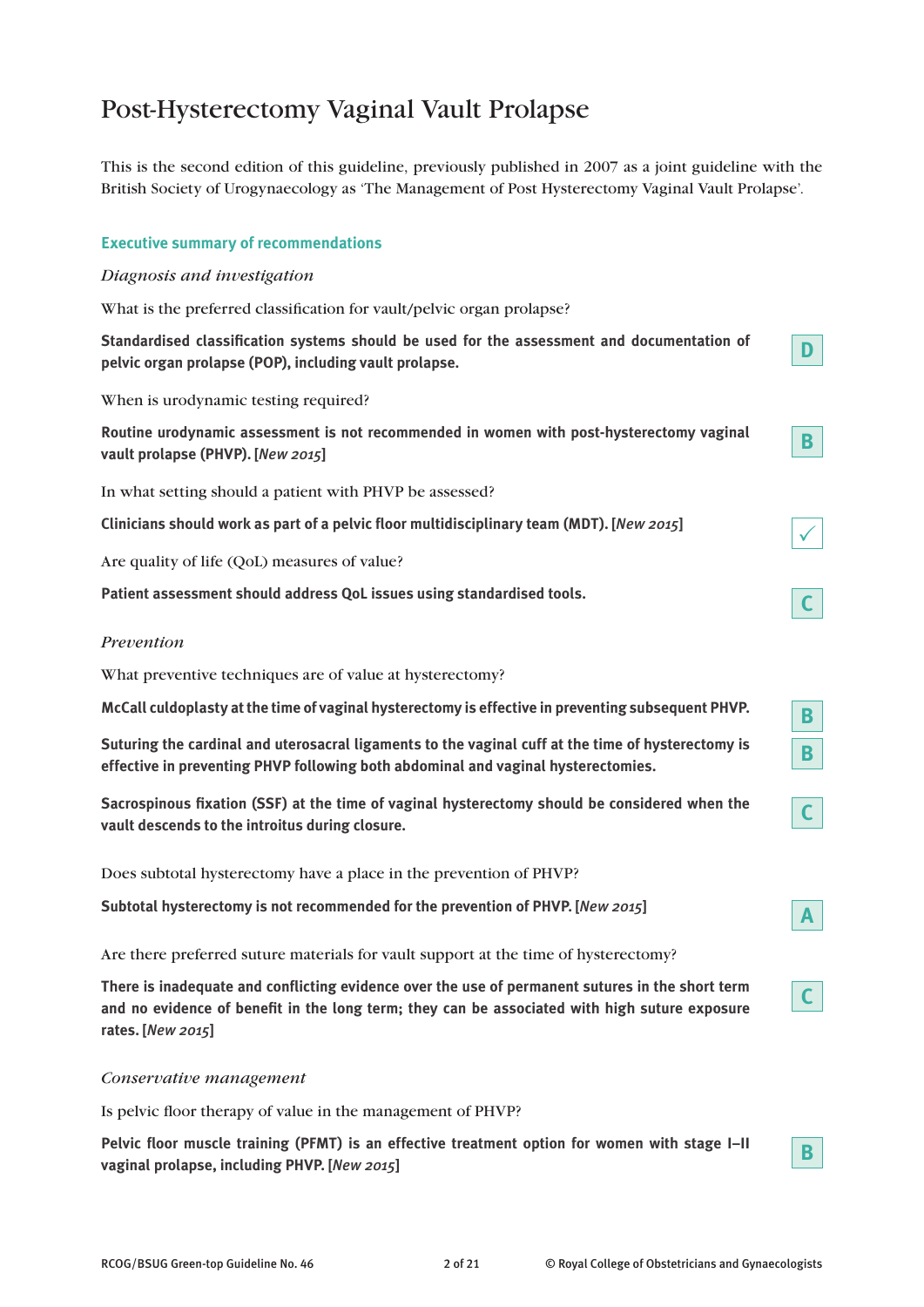What is the place of vaginal devices?

**Vaginal pessaries are an alternative treatment option for women with stage II–IV PHVP. [***New 2015***]**

## *Surgical management*

What are the indications for surgery?

**Surgical treatment should be offered to women with symptomatic PHVP after appropriate counselling. [***New 2015***]**

Who should undertake surgery?

**PHVP surgery should be performed by an RCOG-accredited subspecialist urogynaecologist, or gynaecologists who can demonstrate an equivalent level of training or experience. [***New 2015***]**

What is an acceptable successful result after surgical treatment?

**Patient-reported outcomes, including patient-reported success rates and relief of presenting symptoms, should be the primary assessment outcomes. [***New 2015***]**

**Objective cure is important as it correlates to symptoms of vaginal bulge; a Pelvic Organ Prolapse Quantification (POP-Q) stage of I or O in the apical compartment seems to be acceptable and widely used as the optimum postoperative result. [***New 2015***]**

What surgical procedures are available for the treatment of PHVP?

**The type of operation performed should be tailored to the individual patient's circumstances.**

A comparison of surgical procedures

Open abdominal sacrocolpopexy (ASC) versus vaginal SSF

**Women should be aware that both ASC and SSF are effective treatments for primary PHVP.** 

**ASC is associated with significantly lower rates of recurrent vault prolapse, dyspareunia and postoperative stress urinary incontinence (SUI) when compared with SSF. However, this is not reflected in significantly lower reoperation rates or higher patient satisfaction.**

**SSF is associated with earlier recovery compared with ASC.**

**SSF may not be appropriate in women with short vaginal length and should be carefully considered in women with pre-existing dyspareunia.**

Laparoscopic and robotic sacrocolpopexy (LSC and RSC)

**LSC can be equally effective as ASC in selected women with primary PHVP. LSC can include mesh extension or be combined with other vaginal procedures to correct other compartment prolapse.**

**There is limited evidence on the effectiveness of RSC; therefore, it should only be performed in the context of research or prospective audit following local governance procedures. [***New 2015***]**

High uterosacral ligament suspension (HUSLS)

**HUSLS should only be offered as first-line management in women with PHVP within the context of research or prospective audit following local governance procedures.**

**Clinicians should be aware of the risk of ureteric injury, especially in the laparoscopic approach.**

**B**

| ł |  |
|---|--|
|   |  |

|--|

|--|

|--|

|--|

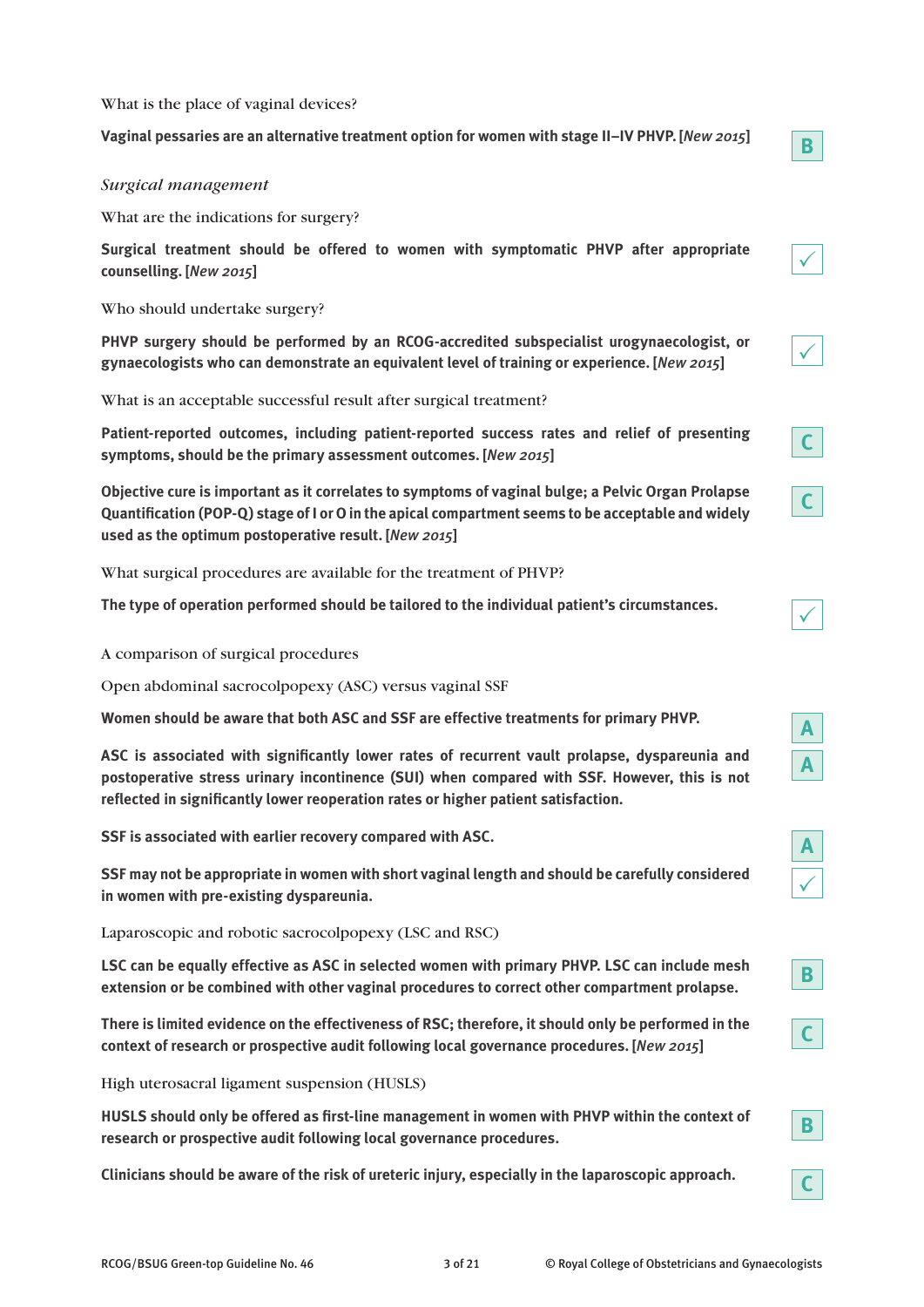Under what circumstances would transvaginal mesh (TVM) kits/grafts be considered?

**The limited evidence on TVM kits does not support their use as first-line treatment of PHVP.**

**If TVM is considered, women should be fully informed of the permanent nature of the mesh and potential mesh complications, some of which are serious and have long-term effects that can be difficult to treat. [***New 2015***]**

**If TVM is considered, women should be fully informed of alternative surgical and nonsurgical options and referral to other surgeons/units arranged as appropriate. [***New 2015***]**

**TVM should only be performed by an appropriately trained urogynaecologist, after discussion of each individual case in an MDT meeting. [***New 2015***]**

**The results of all surgical procedures involving mesh should be prospectively audited and submitted to a national surgical database (e.g. British Society of Urogynaecology [BSUG]) and any mesh complications reported to the Medicines and Healthcare Products Regulatory Agency (MHRA). [***New 2015***]**

When should colpocleisis be used?

**Colpocleisis is a safe and effective procedure that can be considered for frail women and/or women who do not wish to retain sexual function.**

Is there an indication for concomitant surgery for occult SUI?

**Colposuspension performed at the time of sacrocolpopexy is an effective measure to reduce postoperative symptomatic SUI in previously continent women. [***New 2015***]**

Is there an indication for concomitant surgery for PHVP and overt SUI?

**Colposuspension at the time of ASC does not appear to be effective treatment for SUI. [***New 2015***]**

**Concomitant mid-urethral sling surgery may be considered when vaginal surgical approaches are used for the treatment of PHVP. [***New 2015***]**

What is the optimal treatment of recurrent vault prolapse?

**The management of recurrent vault prolapse should be through a specialist MDT with experience and training in this field. [***New 2015***]**

## *Clinical governance*

**National databases, such as the BSUG surgical database, should be used to document surgical outcomes and complications. [***New 2015***]**

**The International Urogynecological Association (IUGA)/International Continence Society (ICS) terminology and classification of complications should be used for the documentation of graftrelated complications. [***New 2015***]**

**All complications related to the use of devices and mesh should be reported to the MHRA. [***New 2015***]**

|--|

 $\checkmark$ 

| ∕ |  |
|---|--|

|--|

 $\checkmark$ 

|--|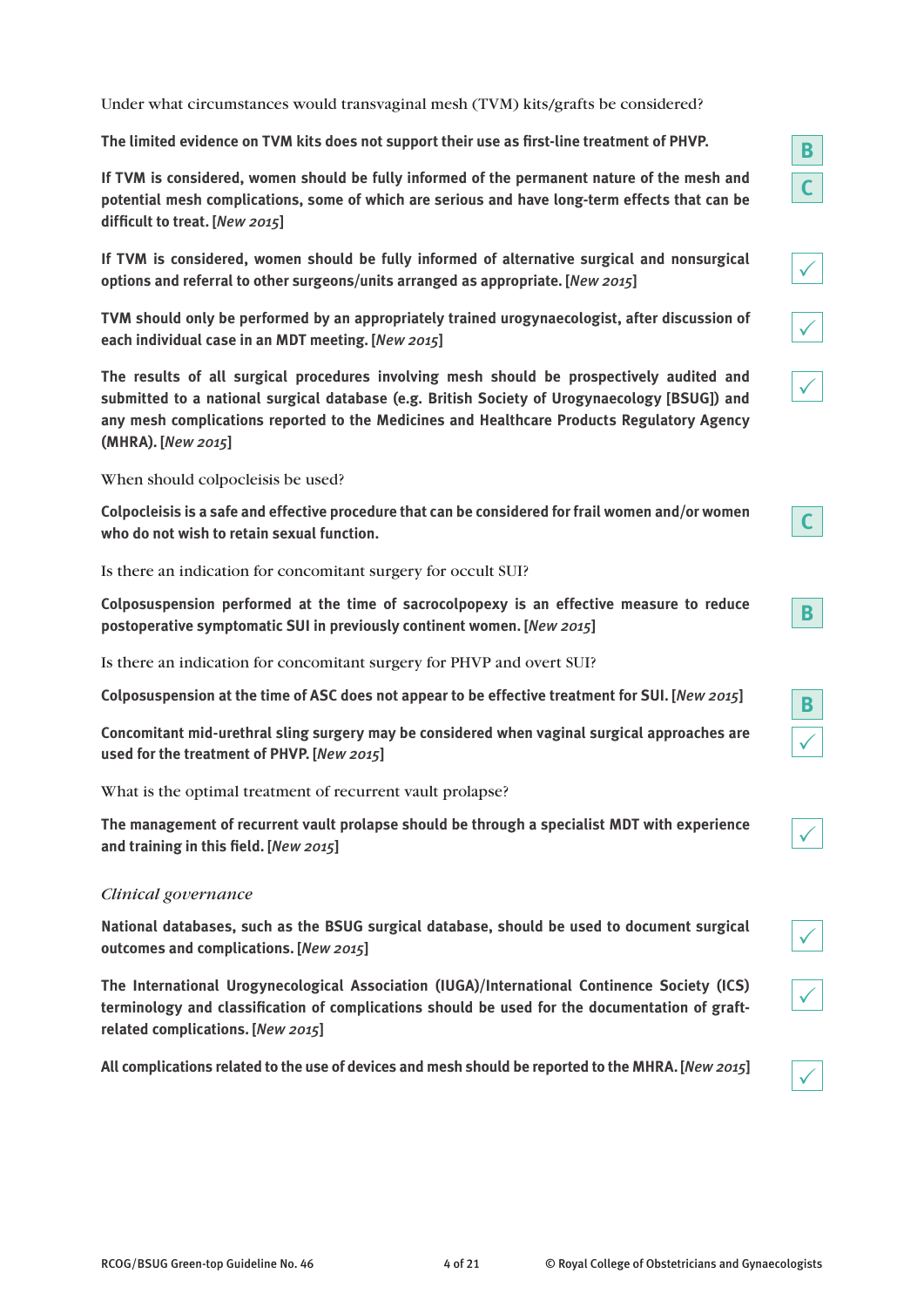### **1. Purpose and scope**

This guideline aims to assist generalist and subspecialist gynaecologists in the management of posthysterectomy vaginal vault prolapse (PHVP). The management of urinary incontinence is not covered in this guideline; however, the role of concomitant continence procedures at the time of surgery for vault prolapse is addressed.

## **2. Introduction and background epidemiology**

There is no precise definition of PHVP; however, the International Urogynecological Association (IUGA)/ International Continence Society (ICS) joint report on female pelvic floor dysfunction defines it as 'descent of ... the apex of the vagina (vaginal vault or cuff scar after hysterectomy)'.<sup>1</sup> The vaginal cuff scar corresponds to point C on the Pelvic Organ Prolapse Quantification (POP-Q) grid (Appendix I).<sup>2</sup> Prolapse of the vaginal vault after hysterectomy may occur when the structures that support the top of the vagina and uterus are not reattached at the time of the initial procedure or due to weakening of these supports over time.

Case series dating back to 1960 have identified the incidence of PHVP as ranging from  $0.2\%$  to  $43\%$ .<sup>3-5</sup> More recently, PHVP has been reported to follow 11.6% of hysterectomies performed for prolapse and 1.8% for other benign diseases.<sup>6</sup> A large study from Austria estimated the frequency of PHVP requiring surgical repair to be between 6% and 8%.<sup>7</sup>

## **3. Identification and assessment of evidence**

A search of MEDLINE, EMBASE and The Cochrane Library from 2006–2013 for relevant systematic reviews, meta-analyses, randomised controlled trials (RCTs) and other clinical trials was conducted. A top-up search was performed in January 2015 for more recent evidence. The main Medical Subject Headings (MeSH) and non-MeSH terms used included 'uterine prolapse', 'vault prolapse', 'pelvic organ prolapse' and 'hysterectomy' with text words: 'sacrocolpopexy', 'sacrospinous fixation/suspension', 'intravaginal slingplasty (IVS)', 'posterior IVS', 'infracoccygeal sacropexy', 'colpocleisis', 'uterosacral ligament suspension/plication', 'prolift', 'perigee', 'apogee', 'elevate', 'capio', 'i-stitch' and 'avaulta'.

## **4. Diagnosis and investigation**

#### *4.1 What is the preferred classification for vault/pelvic organ prolapse?*

**Standardised classification systems should be used for the assessment and documentation of pelvic organ prolapse (POP), including vault prolapse.**

A number of classification systems for POP are used in both research and clinical settings.<sup>1,2,8,9</sup> The use of standardised terminology is recommended as it enables assessment of outcomes for individual women and facilitates the comparison of results for audit and research purposes.

The ICS POP-Q system is the most comprehensive and widely used.<sup>2</sup>

#### *4.2 When is urodynamic testing required?*

**Routine urodynamic assessment is not recommended in women with PHVP.**

Performing preoperative urodynamic testing with and without prolapse reduction in continent women undergoing POP surgery does not always predict postoperative stress incontinence. Prophylactic treatment for women thought to have occult stress urinary incontinence (SUI) will result in unnecessary treatment for some women. Clinical assessment remains the most important assessment tool.



**D**

Evidence level 4

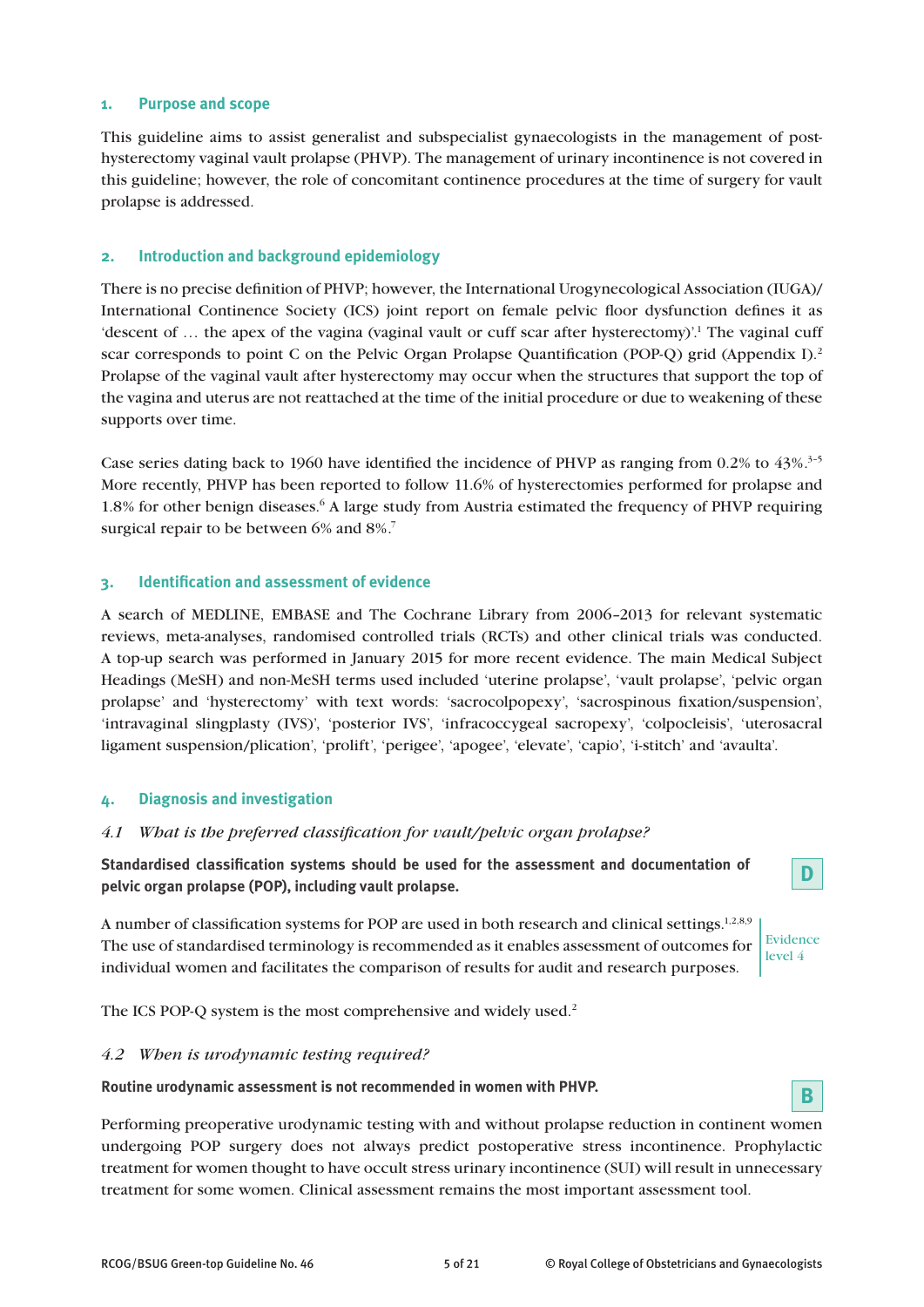In the Colpopexy and Urinary Reduction Efforts (CARE) trial, $10^{-12}$  patients undergoing sacrocolpopexy, who were asymptomatic for SUI, were randomised to undergo either a concomitant Burch colposuspension or no Burch colposuspension (control group). The group demonstrated that the preoperative incidence of urodynamic stress incontinence (USI) increased from 3.7% to 19% following manual prolapse reduction, while using pessaries or speculum  $\frac{1}{\text{Evidence}}$ reduction for prolapse was associated with detection rates of 6% and 30% respectively.<sup>13</sup> level 1+ Women who demonstrated preoperative USI were at higher risk of postoperative SUI, even if they underwent a concomitant Burch colposuspension. Preoperative urodynamic testing did not, however, accurately predict USI in all cases, with 38% of women with negative testing in the control group and 21% in the Burch group still developing symptomatic postoperative SUI.

The role of concomitant assessment and management of symptomatic SUI in women with POP, including PHVP, is outwith the scope of this guideline.

## *4.3 In what setting should a patient with PHVP be assessed?*

## **Clinicians should work as part of a pelvic floor multidisciplinary team (MDT).**

Clinicians involved in the management of patients with PHVP should demonstrate an appropriate level of training and clinical practice. Involvement of other specialties (e.g. coloproctology or urology) or allied health professionals may be useful in the management of PHVP in patients with concomitant bladder/bowel symptoms.<sup>14</sup>

## *4.4 Are quality of life (QoL) measures of value?*

## **Patient assessment should address QoL issues using standardised tools.**

Many standardised and validated QoL assessment tools exist for use in women with vaginal prolapse, but not specifically for use in women with PHVP. Some QoL tools are condition specific and address symptom complexes (e.g. Pelvic Organ Prolapse/Urinary Incontinence Sexual Questionnaire -12, International Consultation on Incontinence Modular Questionnaire [ICIQ]-Vaginal Symptoms, ICIQ-Urinary Incontinence)15,16 while others look at the impact of the condition on patients' activities (e.g. Pelvic Floor Distress Inventory, Pelvic Floor Impact Questionnaire, Colorectal–Anal Distress Inventory, Incontinence Impact Questionnaire, Urogenital Distress Inventory).<sup>17–19</sup> Using these will require time and resources, such as preprinted questionnaires and/or the availability of computers in clinics.

QoL questionnaires are useful audit and research tools that help with patient-centred assessment and goals,<sup>20</sup> but their use can be time consuming and may require additional resources that may not alter patient outcomes.

## **5. Prevention**

## *5.1 What preventive techniques are of value at hysterectomy?*

**McCall culdoplasty at the time of vaginal hysterectomy is effective in preventing subsequent PHVP.**

**Suturing the cardinal and uterosacral ligaments to the vaginal cuff at the time of hysterectomy is effective in preventing PHVP following both abdominal and vaginal hysterectomies.**

**Sacrospinous fixation (SSF) at the time of vaginal hysterectomy should be considered when the vault descends to the introitus during closure.**

A small RCT compared vaginal Moschcowitz-type operation, McCall culdoplasty and peritoneal  $\mid$   $_{\rm Evidence}$ closure of the cul-de-sac as preventive measures against the development of enterocele. It level 1+



Evidence level 4

**C**

Evidence level 2+

Evidence level 4

> **B B**

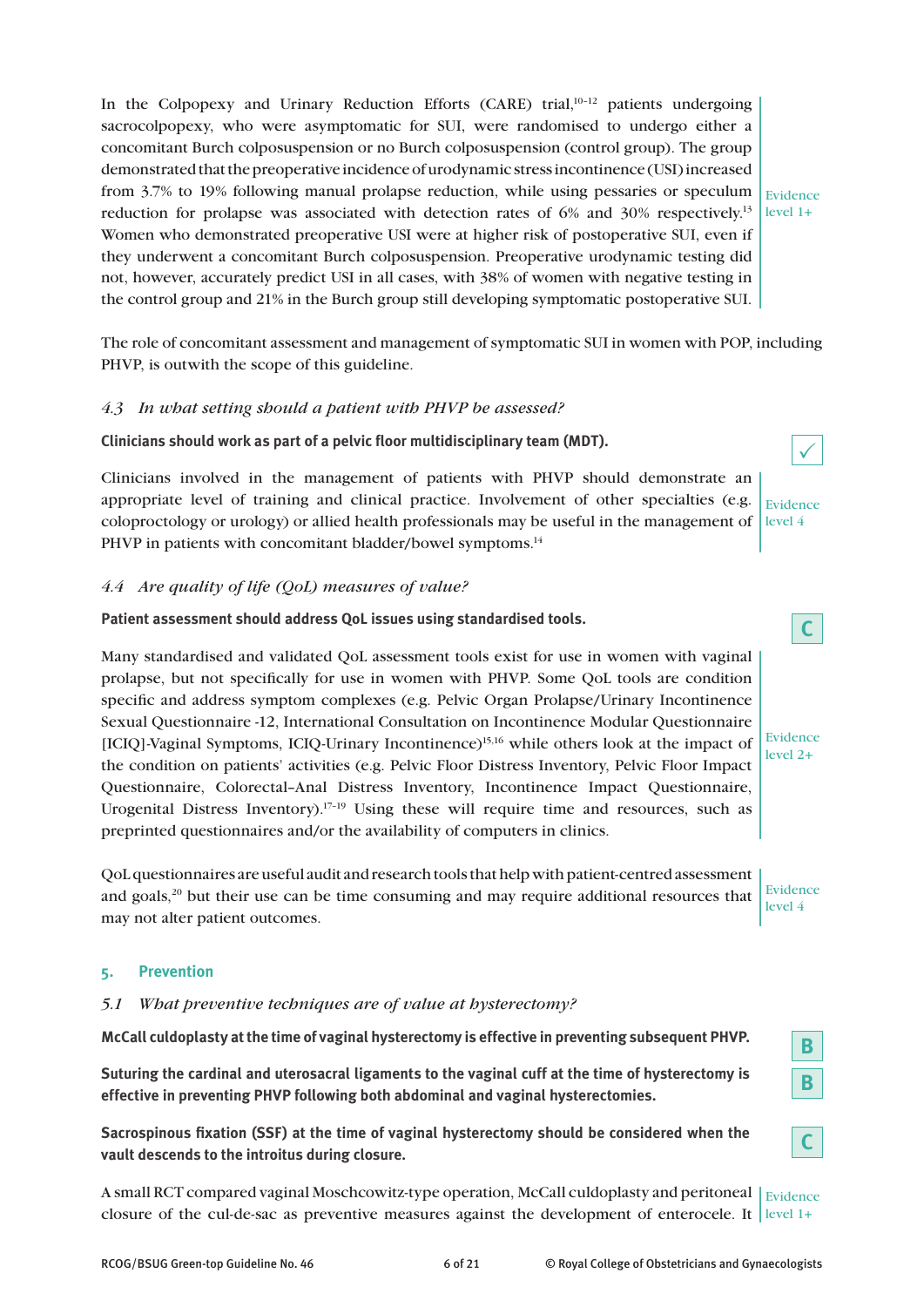| showed that McCall culdoplasty was more effective than vaginal Moschcowitz or simple<br>closure of the peritoneum in preventing enterocele at 3 years' follow-up. <sup>21</sup>                                                                                                                                                                                                                                                                                                                                                                                                                                                                                         |                               |
|-------------------------------------------------------------------------------------------------------------------------------------------------------------------------------------------------------------------------------------------------------------------------------------------------------------------------------------------------------------------------------------------------------------------------------------------------------------------------------------------------------------------------------------------------------------------------------------------------------------------------------------------------------------------------|-------------------------------|
| McCall culdoplasty involves approximating the uterosacral ligaments using continuous<br>sutures, so as to obliterate the peritoneum of the posterior cul-de-sac as high as possible. <sup>22</sup> A<br>similar approach has been described for abdominal hysterectomy. <sup>23,24</sup> No comparative studies<br>are available to assess the value of such a step at the time of abdominal hysterectomy, which<br>is often carried out for indications other than prolapse.                                                                                                                                                                                           | Evidence<br>$level 1+$        |
| A retrospective study evaluated the anatomical and functional results of the McCall culdoplasty<br>in a total of 185 patients undergoing vaginal hysterectomy for mild or moderate uterine<br>prolapse. At 24 months' follow-up, the vaginal vault was well supported in 99.2%, with 89.2%<br>showing stage 0 vaginal vault prolapse and 10% showing stage I prolapse that did not require<br>revision surgery. Functional analysis showed satisfactory sexual function at 24 months post<br>surgery for 81.2% of patients. <sup>25</sup>                                                                                                                               |                               |
| Attaching the uterosacral and cardinal ligaments to the vaginal cuff and high circumferential<br>obliteration of the pouch of Douglas have been shown to prevent PHVP and subsequent<br>enterocele formation. <sup>26</sup> No cases of vault prolapse or enterocele were recorded among 112<br>patients over a follow-up period extending from 7-42 months.                                                                                                                                                                                                                                                                                                            | <b>Evidence</b><br>$level 2+$ |
| One observational study showed that incorporation of the cardinal-uterosacral ligaments into<br>the vaginal cuff margins at the time of total abdominal hysterectomy may help to minimise<br>subsequent apical vault prolapse. <sup>27</sup>                                                                                                                                                                                                                                                                                                                                                                                                                            |                               |
| A systematic review <sup>28</sup> of vaginal uterosacral ligament suspension provided a meta-analysis of<br>anatomical outcomes and a summary of subjective outcomes. In the apical compartment, the<br>pooled rates for a successful outcome were 98.3%.                                                                                                                                                                                                                                                                                                                                                                                                               | Evidence<br>$level 1++$       |
| Prophylactic SSF has been suggested at the time of vaginal hysterectomy for marked uterovaginal<br>prolapse, $^{29}$ when the vault (point C on the POP-Q system) could be pulled to the introitus at<br>the end of anterior vaginal wall closure. A small retrospective study reported only one case of<br>recurrent PHVP in 48 patients with a mean follow-up of 2 years. <sup>29</sup> In this series, twenty women<br>complained of right buttock pain; all resolved spontaneously by 6 weeks' follow-up, while five<br>women subsequently developed de novo anterior vaginal wall prolapse. No information was<br>provided about sexual dysfunction in this study. | Evidence<br>$level 2+$        |
| 5.2 Does subtotal hysterectomy have a place in the prevention of PHVP?                                                                                                                                                                                                                                                                                                                                                                                                                                                                                                                                                                                                  |                               |
| Subtotal hysterectomy is not recommended for the prevention of PHVP.                                                                                                                                                                                                                                                                                                                                                                                                                                                                                                                                                                                                    |                               |
| There is no evidence to support the role of subtotal hysterectomy in preventing PHVP. A meta-<br>analysis showed that although subtotal hysterectomy is quicker to perform and there are fewer<br>intra- and postoperative complications, more women suffered with urinary incontinence and<br>prolapse compared with women who had a total hysterectomy. $30$                                                                                                                                                                                                                                                                                                          | Evidence<br>$level 1+$        |

## *5.3 Are there preferred suture materials for vault support at the time of hysterectomy?*

**There is inadequate and conflicting evidence over the use of permanent sutures in the short term and no evidence of benefit in the long term; they can be associated with high suture exposure rates.**

In a retrospective analysis of 248 patients who underwent uterosacral ligament suspension,  $\vert$  Evidence permanent (2-0 Ti-Cron®, Covidien, Dublin, Ireland) and delayed absorbable polydioxanone level 2+

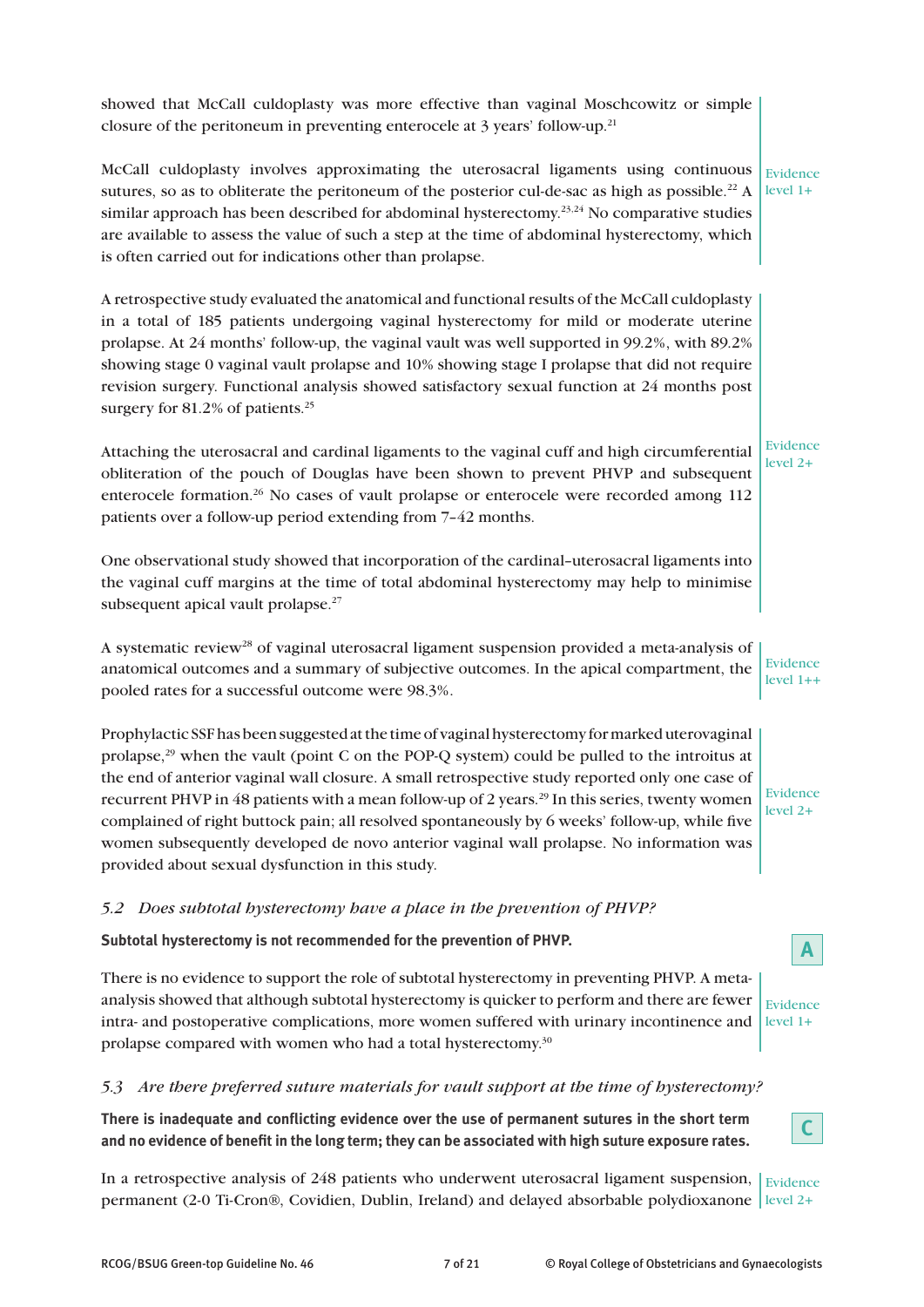(0-Maxon®, Covidien, Dublin, Ireland) sutures were compared for failure of anatomical support. In the short term, the use of permanent sutures for uterosacral ligament suspension of the vaginal apex was associated with a lower failure rate than delayed absorbable sutures, but there were 16 cases of permanent suture exposure that required removal.<sup>31</sup> Another study found that permanent sutures do not offer significantly better apical support at short-term follow-up and are also associated with a high rate of suture erosion. $32$ 

Evidence level 2+

**B**

 $\checkmark$ 

**B**

## **6. Conservative management**

## *6.1 Is pelvic floor therapy of value in the management of PHVP?*

**Pelvic floor muscle training (PFMT) is an effective treatment option for women with stage I–II vaginal prolapse, including PHVP.**

No trials looking specifically at the role of PFMT in women with PHVP were identified.

A large multicentre RCT (the Pelvic Organ Prolapse PhysiotherapY [POPPY] trial)33 showed that one-to-one PFMT for prolapse is effective for the improvement of prolapse symptoms. This study included, but did not exclusively address, women with PHVP. Evidence level 1+

There is growing evidence, including a small number of RCTs, to indicate that PFMT has a positive effect on prolapse symptoms and severity $34-36$  in women with POP-Q stage I–II vaginal prolapse compared with no treatment. These trials included, but were not specific to, PHVP. Evidence level 1–

Both the National Institute for Health and Care Excellence and the American College of Obstetricians and Gynecologists list PFMT as a treatment option in women with all types of vaginal prolapse.37–40 Evidence level 4

## *6.2 What is the place of vaginal devices?*

## **Vaginal pessaries are an alternative treatment option for women with stage II–IV PHVP.**

A randomised crossover trial (the PESSRI study) compared two different vaginal pessaries (Gellhorn versus ring) in women with stage II–IV prolapse and showed clinically significant improvements in prolapse symptoms with both types of pessaries, but no significant differences between pessary groups.<sup>41</sup> Evidence level 1+

Pessaries should be considered in all women with POP, including PHVP.<sup>37-40</sup> Consideration needs to be given to sexual function, regular pessary changes and possible complications such as ulceration, vaginal bleeding and a small risk of fistula formation. Evidence level 4

## **7. Surgical management**

## *7.1 What are the indications for surgery?*

**Surgical treatment should be offered to women with symptomatic PHVP after appropriate counselling.**

The decision to offer surgical treatment for PHVP should primarily be determined by the woman's symptoms, her response to conservative treatment, the impact of PHVP on her QoL and daily activities and also on her fitness for surgery. The planned procedure should be fully discussed, including success rates, recurrence, potential complications, and the impact of treatment and potential complications on women's QoL and sexual function.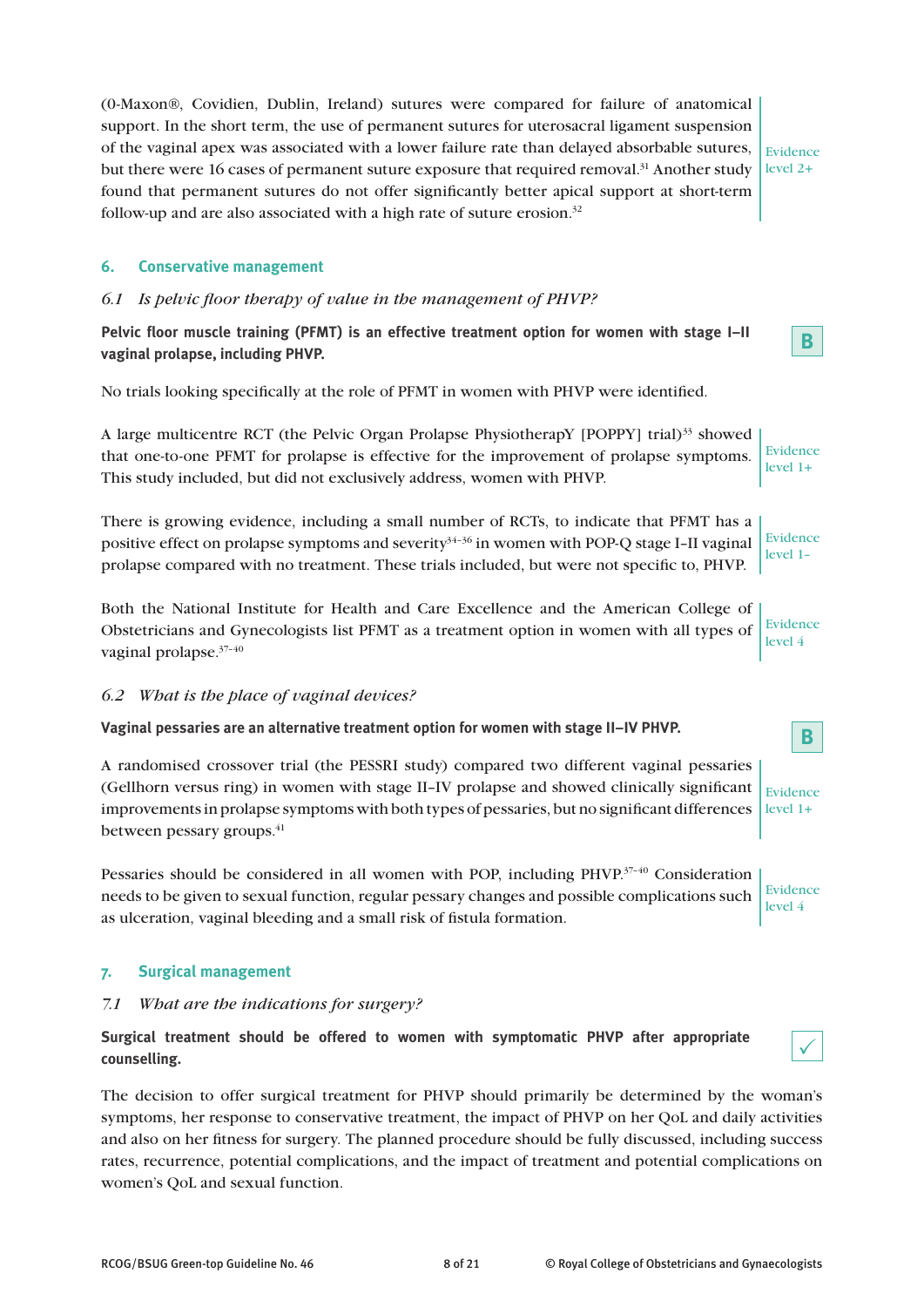## *7.2 Who should undertake surgery?*

**PHVP surgery should be performed by an RCOG-accredited subspecialist urogynaecologist, or gynaecologists who can demonstrate an equivalent level of training or experience.**

No studies were identified that evaluated the level of training and/or experience that a surgeon is required to achieve prior to undertaking PHVP surgery, nor the workload per year that is required to maintain skills. In the UK at the present time, PHVP surgery is not part of the urogynaecology Advanced Training Skills Module, but is part of subspecialty training in urogynaecology. There will of course be established consultants who completed their training prior to the creation of such programmes who will be able to demonstrate equivalent training and experience if they undertake such surgery.

For all surgeons, an adequate workload of each procedure per year is required to maintain skills; however, there is no robust evidence to advise on the volume of such workload. A clear referral pathway should be in place to refer the patient to the appropriate surgeon to undertake the required procedure.

## *7.3 What is an acceptable successful result after surgical treatment?*

**Patient-reported outcomes, including patient-reported success rates and relief of presenting symptoms, should be the primary assessment outcomes.**

**Objective cure is important as it correlates to symptoms of vaginal bulge; a POP-Q stage of I or O in the apical compartment seems to be acceptable and widely used as the optimum postoperative result.**

The primary aims of surgical treatment are the restoration of normal vaginal anatomy, improvement in vaginal bulge symptoms and the restoration/maintenance of normal bladder, bowel and sexual function. Most of the studies in the literature, however, have used the anatomical outcome as the primary outcome, with POP-Q stages I or 0 defined as the anatomical cure.42 A recent qualitative study based on patient interviews showed that women are most affected by the actual physical symptoms of prolapse (bulge, pain and bowel problems) as well as by the impact that prolapse has on their sexual function.<sup>43</sup> The prevalence of pelvic floor dysfunction symptoms was found to be quite high 6 years after primary POP surgery: urinary leakage (once or more/week, 41%), vaginal bulge (18%), faecal incontinence (15%) and refraining from sexual intercourse  $(15\%)$ .<sup>44</sup>

A number of studies have showed that vaginal descent distal to the hymen (point C greater than 0 cm) accurately predicts the symptoms of prolapse bulging/protrusion; however, these studies failed to identify a threshold of prolapse severity that predicted other pelvic floor symptoms.<sup>45-47</sup> An updated definition of objective failure was therefore proposed in the longterm outcome of a large RCT;<sup>48</sup> which defined failure as point C greater than (−two-thirds x total vaginal length), i.e. the vaginal apex descending below the upper third of the vagina, or one of points Ba or Bp being greater than 0 cm, i.e. the anterior (Ba) or posterior (Bp) vaginal wall prolapsing beyond the hymen.

The outcome reporting scheme proposed by IUGA/ICS is recommended.<sup>49</sup>

## *7.4 What surgical procedures are available for the treatment of PHVP?*

**The type of operation performed should be tailored to the individual patient's circumstances.**

A variety of procedures exist for surgical treatment of PHVP in women who are deemed fit for surgery. There is no robust evidence to guide the clinician as to the best surgical technique for a particular patient. The type of operation performed should be tailored to the individual patient's circumstances, such as concomitant prolapse in other compartment(s), sexual

 $\checkmark$ 

Evidence level 4

Evidence level 2+

 $\checkmark$ 

**C**

**C**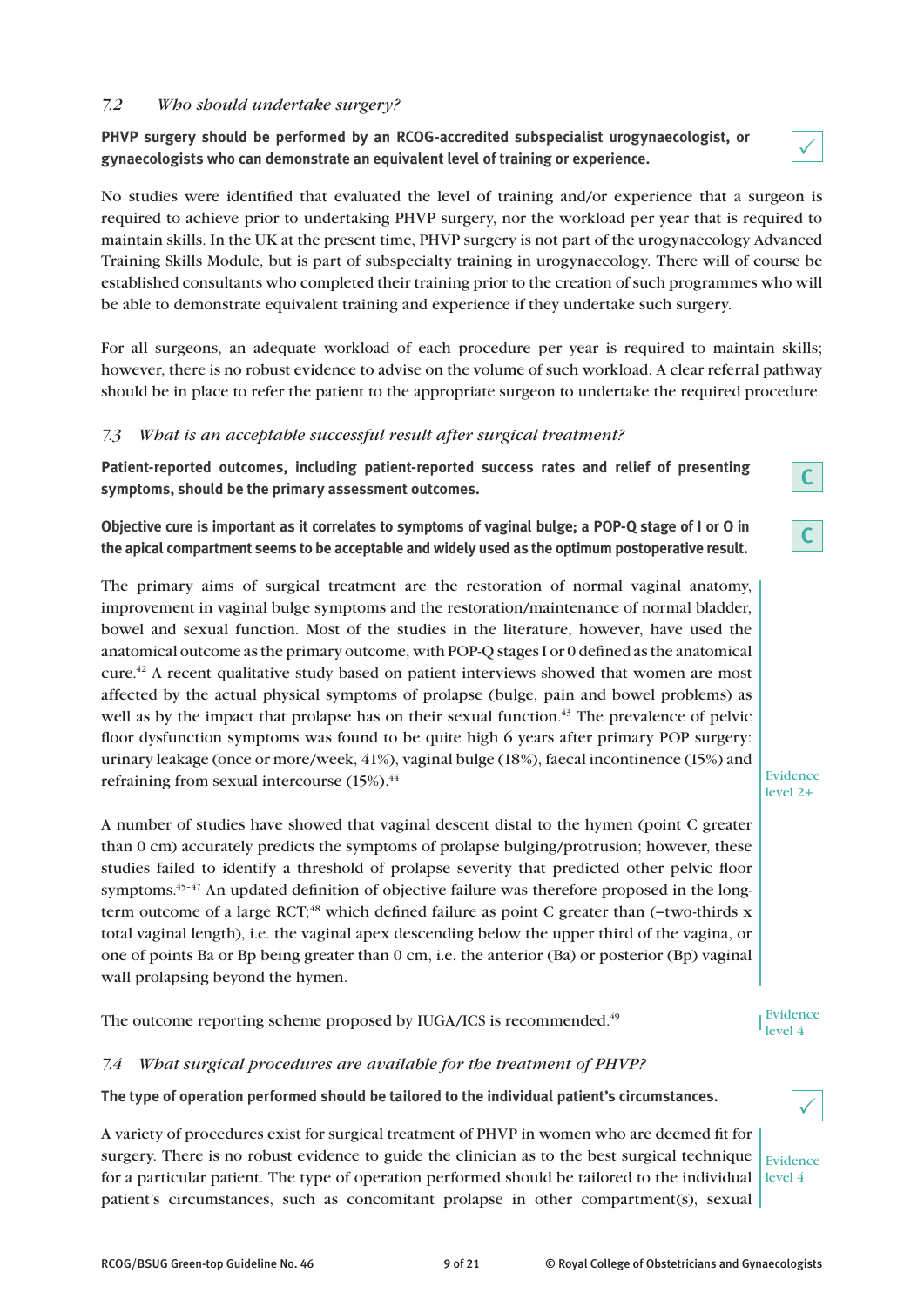activity, previous abdominal surgery, previous prolapse surgery, the total vaginal length, and associated comorbidities. Women with multiple compartment prolapse and/or a history of extensive abdominal surgery can be quite challenging with the abdominal/laparoscopic approach and a vaginal approach may be appropriate. An abdominal approach would be more appropriate in women with short vaginal length<sup>50</sup> and those undergoing concomitant abdominal surgery. An elderly, sexually inactive woman or a woman unfit for a long surgical operation would be a candidate for colpocleisis.

Evidence level 4

#### 7.4.1 A comparison of surgical procedures

7.4.1.1 Open abdominal sacrocolpopexy (ASC) versus vaginal sacrospinous fixation (SSF)

**Women should be aware that both ASC and SSF are effective treatments for primary PHVP.**

**ASC is associated with significantly lower rates of recurrent vault prolapse, dyspareunia and postoperative SUI when compared with SSF. However, this is not reflected in significantly lower reoperation rates or higher patient satisfaction.**

**SSF is associated with earlier recovery compared with ASC.**

**SSF may not be appropriate in women with short vaginal length and should be carefully considered in women with pre-existing dyspareunia.**

The Cochrane review $42$  included three RCTs that compared ASC versus SSF (also known as vaginal sacrospinous colpopexy [VSC]). Its meta-analysis showed that ASC was associated with significantly (i) lower rates of recurrent vault prolapse (risk ratio [RR] 0.23, 95% CI 0.07-0.77), (ii) less postoperative SUI (RR 0.55, 95% CI 0.32–0.95) and (iii) less postoperative dyspareunia (RR 0.39, 95% CI 0.18–0.86). There were no statistically significant differences in patient satisfaction, the number of women reporting prolapse symptoms, objective failure at any site, reoperation rates for SUI and reoperation rates for prolapse. SSF resulted in a reduction in operative time, it was less expensive to perform and women had an earlier return to their daily activities.

ASC involves apical suspension of the vault with a permanent mesh fixed to the longitudinal ligament of the sacrum; typically, the mesh is attached to the anterior and posterior aspects of the vault with possible 'mesh extension' to correct prolapse in other compartments.<sup>51</sup> A systematic review of observational studies reported long-term success rates of 78–100%. Mesh erosion was observed in 2-11%.<sup>52,53</sup> Serious complications such as bowel injury, sacral myelitis and severe bleeding have an estimated incidence of 2% (range 0–8%).

A recent high quality RCT with 7 years' follow-up after ASC<sup>48</sup> showed that POP and SUI failure rates gradually increased over the follow-up period; however, of the 10% anatomical POP failures, one-half of the women were asymptomatic and were not retreated. Conversely, 9% were symptomatic failures, of which one-half did not meet the anatomical failure criteria. The estimated probability of mesh erosion was 10.5% and the reoperation rate was 16.7% divided almost equally into one-third for POP, one-third for SUI and one-third for mesh-related complications. Surgery for SUI was doubled in women who did not undergo concomitant colposuspension. The authors of the trial concluded that 'as a gold standard for the surgical treatment of POP, abdominal sacrocolpopexy is less effective than desired', with nearly onethird of women meeting their composite failure definition by 5 years. They also highlighted that although 95% had no retreatment for POP, one explanation may be related to other health issues taking priority over the vaginal bulge as patients grow older.

SSF involves unilateral anchoring of the vaginal vault to the sacrospinous ligament (usually the right side) using either absorbable or non-absorbable sutures and can be done bilaterally.<sup>54,55</sup>

Evidence level 2++

Evidence level 1+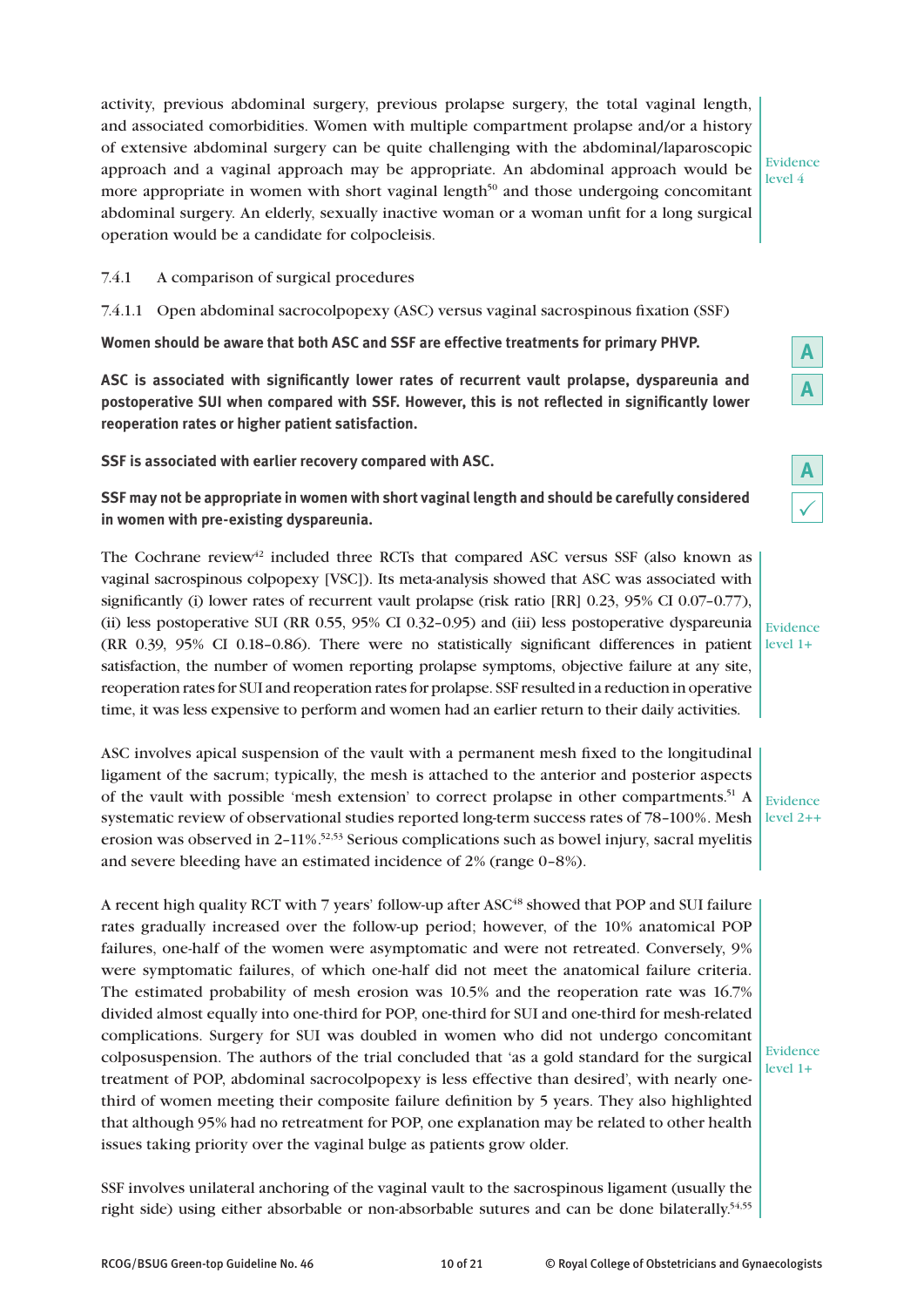Several systematic reviews have shown that SSF is a highly effective therapy for vault prolapse, with low recurrence and complication rates and good patient satisfaction. One concern is the high incidence (8-30%) of postoperative anterior compartment prolapse and SUI, presumably due to posterior fixation of the upper vagina which predisposes the anterior compartment to excess intra-abdominal pressure.56–60 Postoperative buttock pain has an estimated incidence of  $18\%$ ,  $61,62$  although this usually resolves within 2-3 months and rarely requires any additional treatment apart from analgesics and anti-inflammatory agents. There are case reports of pudendal nerve injury with SSF,<sup>63</sup> primarily owing to the anatomical variations in the course of the pudendal nerve on crossing the ischial spine. However, placing the SSF sutures 1.5–2 cm medial to the ischial spines is recommended.<sup>63,64</sup> One large study showed temporary irritation of the sciatic nerve in 7.5% and temporary partial ureteral obstruction in 5.5% of 200 women who underwent SSF.65 There is no evidence that bilateral SSF or using permanent suture material is associated with better success rates. Long-term follow-up studies showed patient-reported prolapse symptoms in 16% of women at 2–15 years' follow-up.66

#### Evidence  $level 1+$

#### 7.4.1.2 Laparoscopic and robotic sacrocolpopexy (LSC and RSC)

**LSC can be equally effective as ASC in selected women with primary PHVP. LSC can include mesh extension or be combined with other vaginal procedures to correct other compartment prolapse.**

**There is limited evidence on the effectiveness of RSC; therefore, it should only be performed in the context of research or prospective audit following local governance procedures.**

A number of observational studies have shown good anatomical cure rates (more than 90%) in women undergoing LSC at 1-2 years' follow-up.<sup>67-71</sup> However, one study showed an 8% recurrence of vault prolapse and a 42% recurrence/persistence of other compartment prolapse at 5 years' follow-up. In this study, 70% reported their symptoms to be cured or improved; however, 38% still had symptoms of prolapse. The authors concluded that, for every two women who were cured of their urinary or bowel symptoms, one woman developed worse symptoms.72

One relatively small multicentre RCT73 compared ASC versus LSC in women with PHVP with or without other compartment prolapse. The results showed significant improvement in the objective outcome in both groups with no significant difference between groups. At 12 months, 67% of the ASC group and 54% of the LSC group reported themselves to be 'very much better'. The potential advantages of LSC were ascertained with significantly less intraoperative blood loss ( $P < 0.01$ ) and shorter hospital stays ( $P = 0.02$ ).

The robotic approach is available in only a limited number of centres in the UK, being expensive to set up. A recent prospective cohort study of 90 women with POP-Q stage III undergoing RSC, with an additional procedure in 71 cases (either subtotal hysterectomy, adnexectomy, adhesiolysis or rectopexy), showed a mean operative time of 246 minutes (180–415 minutes) and a mean hospital stay of 3.48 days (2–11 days). Surgical complications were rare: one case of sigmoidal perforation and two cases of bowel hernia through port sites. At a mean follow-up of 15 months, six patients (6%) had persistent stage II prolapse.<sup>74</sup>

One prospective single-blinded RCT<sup>75</sup> compared the outcomes of LSC ( $n = 33$ ) versus RSC  $(n = 35)$  in patients with stages II–IV PHVP. The primary outcome measure was operative time from incision to closure. Results showed that LSC had a shorter operating time (199  $\pm$ 46 minutes versus  $265 \pm 50$  minutes) and less use of postoperative analgesia and that it was significantly less expensive compared with RSC. At 1 year, both groups reported significant and similar improvements in objective assessment and functional outcomes; however, the study was not powered to show significant differences in cure rates.

**B**

**C**

Evidence level 2+

Evidence level 1–

Evidence level 2+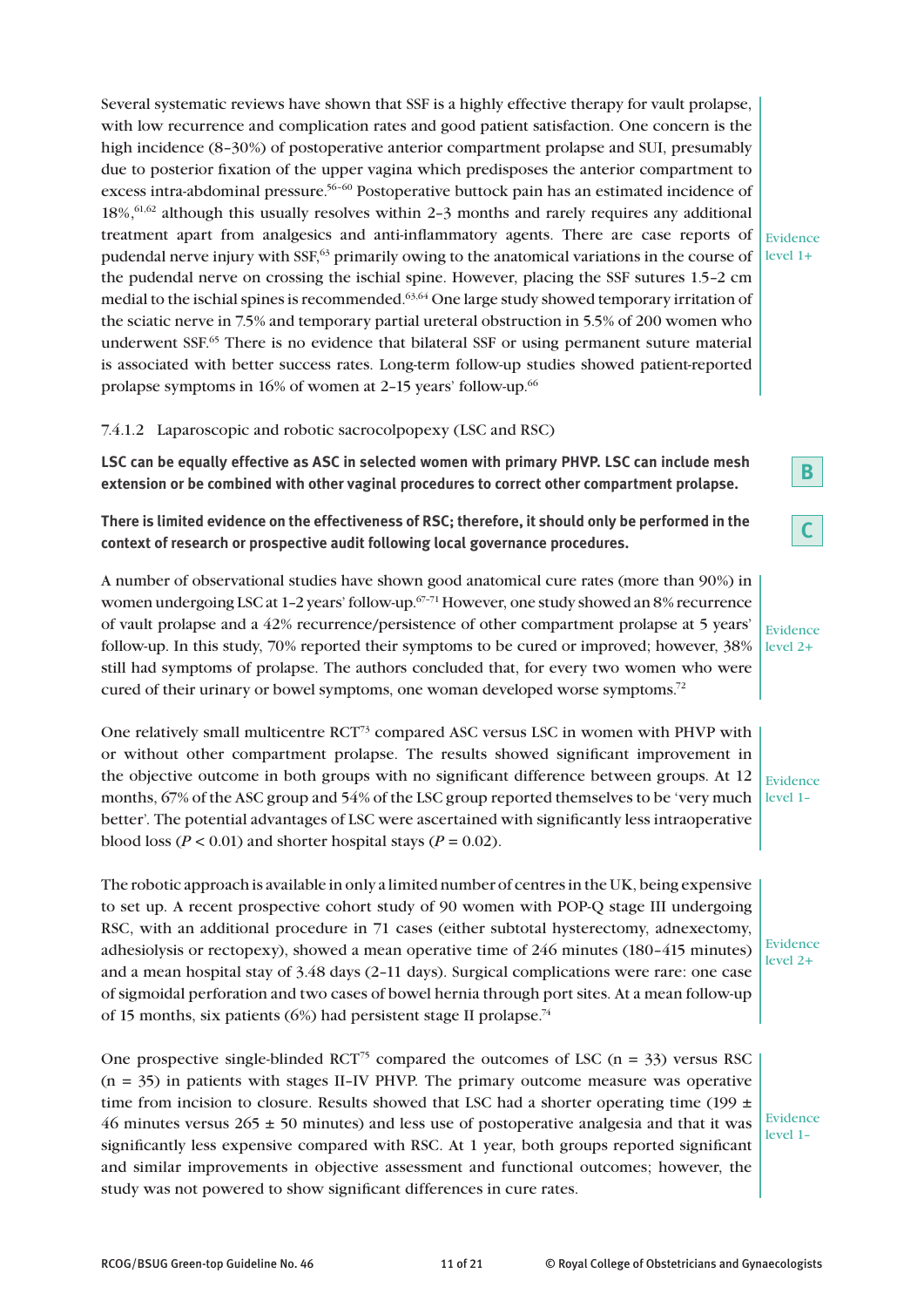## 7.4.1.3 High uterosacral ligament suspension (HUSLS)

**HUSLS should only be offered as first-line management in women with PHVP within the context of research or prospective audit following local governance procedures.**

**Clinicians should be aware of the risk of ureteric injury, especially in the laparoscopic approach.**



**B**

Evidence level 1+

HUSLS can be done vaginally, abdominally or laparoscopically and involves bilateral suspension of the vaginal vault, using sutures, to the uterosacral ligaments near the level of the ischial spine.

The evidence regarding the value of HUSLS as first-line management in women with vault prolapse is limited and contradictory. One small prospective RCT<sup>76</sup> compared ASC ( $n = 54$ ) versus HUSLS ( $n = 56$ ) in women with point C greater than 1 cm beyond the introitus. With a loose definition of objective success at 1 year (point C less than –1 cm), they reported 100% versus 82.5% success in ASC and HUSLS respectively. Recurrence in the anterior or posterior compartments (5.3% versus 33.3% and 0% versus 6.2% respectively) and the reoperation rate for prolapse were significantly lower in the ASC versus HUSLS groups. Both intraoperative complications and postoperative complications were higher in the HUSLS versus ASC groups (3.7% versus 0%, *P* = 0.15 and 20.4% versus 7.3%, *P* = 0.047 respectively).

An RCT (the Operations and Pelvic Muscle Training in the Management of Apical Support Loss [OPTIMAL] trial)77 has compared HUSLS versus SSF (both with mid-urethral slings) in women with PHVP and USI. The 2-year results showed no difference in success rates (HUSLS 59.2% versus SSF 60.5%), serious adverse event rates (HUSLS 16.5% versus SSF 16.7%) or prolapse scores at 24 months. This well-designed RCT concluded that neither HUSLS nor SSF was significantly superior to the other for anatomical, functional or adverse event outcomes.

In a systematic review and meta-analysis<sup>28</sup> of transvaginal uterosacral ligament suspension, the pooled rates for a successful outcome in the anterior, apical and posterior compartments were 81.2%, 98.3% and 87.4% respectively. Outcomes, with respect to subjective symptoms, were reassuring; however, it was not possible to pool data because of methodological differences between studies.

Complications of HUSLS include ureteric injury, the incidence of which can be as high as 10.9%, bladder injury, urinary tract infection, blood transfusion and small bowel injury.78–80 Placing the sutures into the deep dorsal aspect of the ligament is reported to reduce the  $\vert$ level 2+ incidence of ureteric injury, $81$  especially in the laparoscopic approach. Suture erosion was noted with permanent sutures; a similar risk has been reported with laparoscopic HUSLS.<sup>82</sup>

Evidence

Evidence level 1++

## *7.5 Under what circumstances would transvaginal mesh (TVM) kits/grafts be considered?*

**The limited evidence on TVM kits does not support their use as first-line treatment of PHVP.**

**If TVM is considered, women should be fully informed of the permanent nature of the mesh and potential mesh complications, some of which are serious and have long-term effects that can be difficult to treat.**

**If TVM is considered, women should be fully informed of alternative surgical and nonsurgical options and referral to other surgeons/units arranged as appropriate.**

**TVM should only be performed by an appropriately trained urogynaecologist, after discussion of each individual case in an MDT meeting.**



| I<br>ł |
|--------|
|--------|

 $\checkmark$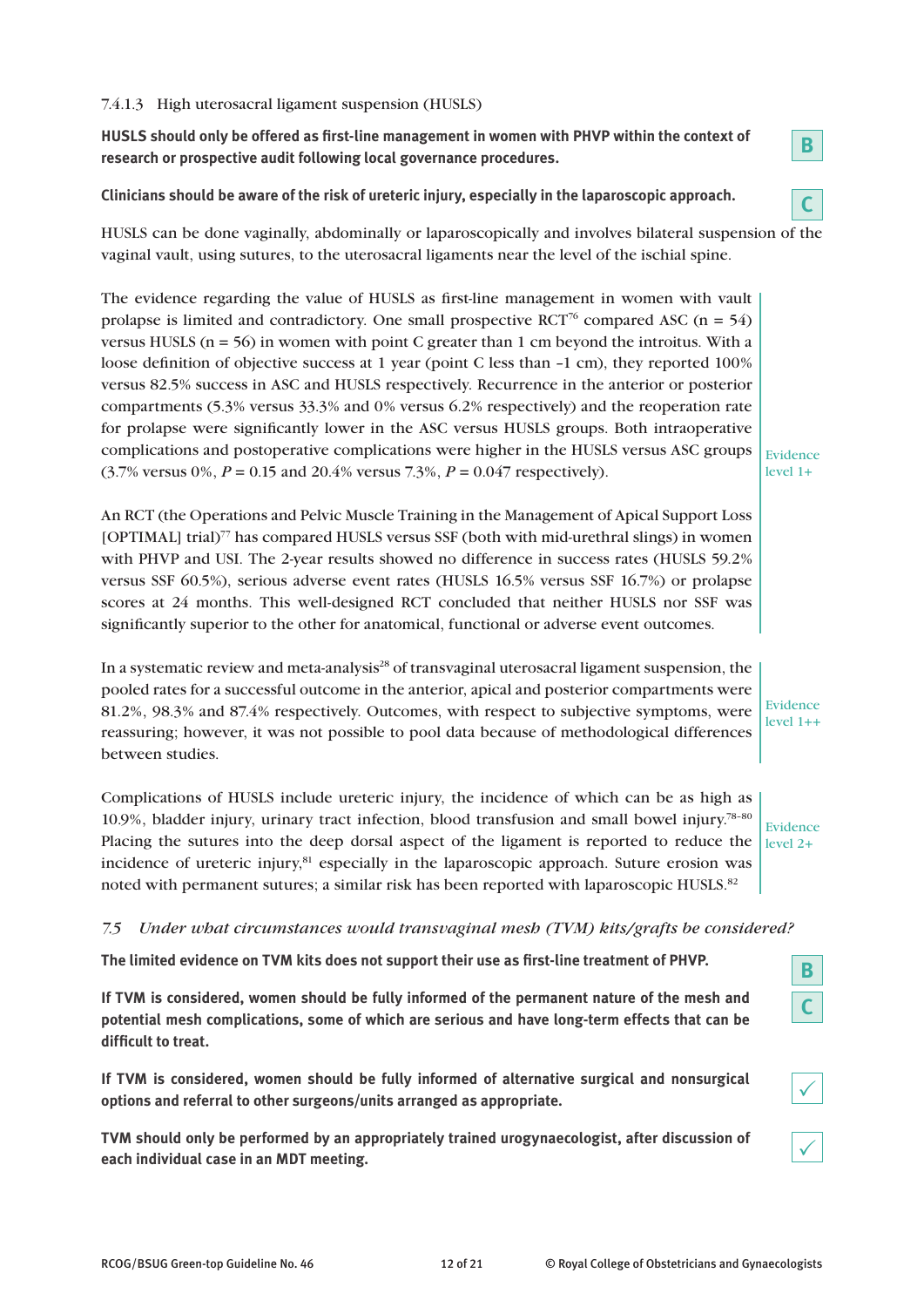**The results of all surgical procedures involving mesh should be prospectively audited and submitted to a national surgical database (e.g. British Society of Urogynaecology [BSUG]) and any mesh complications reported to the Medicines and Healthcare Products Regulatory Agency (MHRA).**



TVM has mesh arms that bilaterally anchor the vaginal vault to both sacrospinous ligaments, achieving level I support. These were originally delivered with trocars through anatomical landmarks via the obturator membrane/ischiorectal fossa; however, more recently they have been anchored through single vaginal incisions.

A systematic review and meta-analysis<sup>83</sup> evaluated the efficacy and safety of TVM in the treatment of apical vaginal prolapse in 30 observational studies with a total of 2653 women; they showed objective success rates of 87–95% with short-term follow-up (6–18 months). Mesh  $\vert$  level 2++ erosion occurred in 4.6–10.7% and reoperation rates were 0.4–6.0%. Evidence

One RCT84 compared LSC versus TVM in women with PHVP with 2 years' follow-up. The results showed that the women in the LSC group had a longer operating time, a shorter hospital stay and a quicker return to daily activities compared with the TVM group. At 2 years' follow-up, the objective success rate and mean patient satisfaction were significantly higher in the LSC group. Women in the TVM group had a shorter postoperative total vaginal length, a trend towards higher vaginal mesh erosions (13% versus 2%, *P* = 0.07) and higher reoperation rates (22% versus 5%, *P* = 0.006).

One RCT<sup>85</sup> compared TVM versus SSF with 12 months' follow-up and showed POP recurrence rates of 16.9% versus 39.4% respectively ( $P = 0.002$ ). The mesh exposure rate was 20.8%. There was no significant difference in QoL improvement, de novo SUI and overactive bladder between the two groups.

A large study has reported concerns on the safety and potentially serious complications (1%)  $\vert$  Evidence associated with TVM, including serious infection and major haemorrhage.<sup>86</sup> level 2+

Similar concerns were voiced by the US Food and Drug Administration<sup>87</sup> who proposed to reclassify these devices to class III (high-risk devices).88 The MHRA has produced a report on TVM in prolapse and urinary incontinence.<sup>89,90</sup>

## *7.6 When should colpocleisis be used?*

**Colpocleisis is a safe and effective procedure that can be considered for frail women and/or women who do not wish to retain sexual function.**

Colpocleisis entails closure of the vagina. The outcomes and complications of colpocleisis have been reviewed elsewhere.<sup>91</sup> Different techniques have been described, including vaginectomy, $92$  purse-string closure, $93$  colpocleisis after performing standard anterior and posterior vaginal wall repair,94 purse-string closure of enterocele followed by approximation of perivesical and rectovaginal fascia and high levator plication<sup>95</sup> and LeFort colpocleisis,<sup>96</sup> where a bridge of tissue is created between the anterior and posterior vaginal wall to stop the vault prolapse from protruding.

Colpocleisis has a short operating time and a low incidence of complications.<sup>93–95</sup> One published study included 33 women and a second included 92 women. Success rates of 97% and above have been reported.<sup>93–97</sup> The procedure can also be performed under local anaesthesia, which suits frail women who may be difficult to anaesthetise, as demonstrated in a study that included 30 women having tension-free vaginal tape sling insertion carried out under local anaesthetic.<sup>98</sup>

Evidence level 1+

Evidence level 4

**C**

Evidence level 2+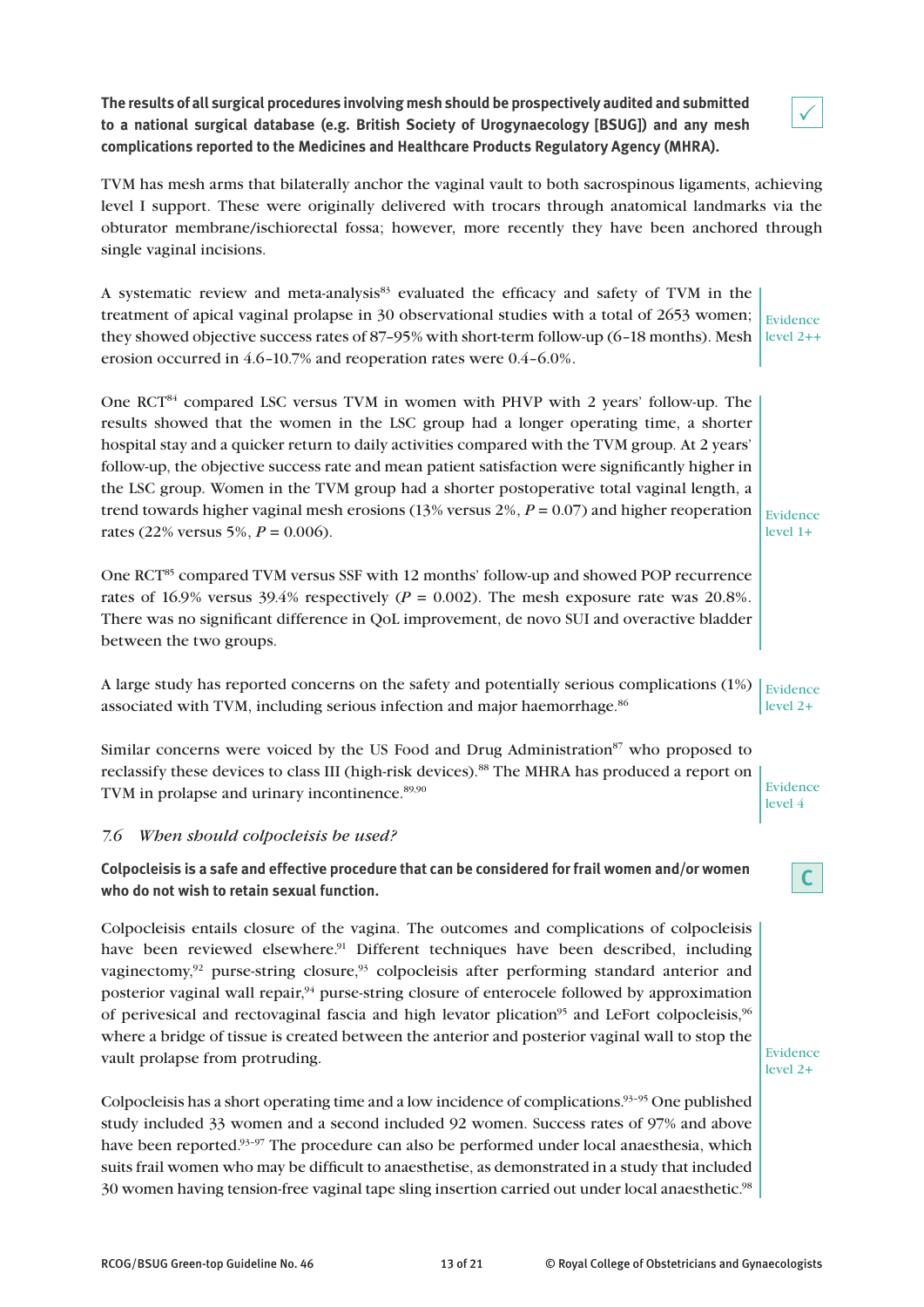## *7.7 Is there an indication for concomitant surgery for occult SUI?*

**Colposuspension performed at the time of sacrocolpopexy is an effective measure to reduce postoperative symptomatic SUI in previously continent women.**

A large RCT of 322 women<sup>11</sup> comparing ASC versus ASC and colposuspension in women with occult SUI stopped recruitment at the first interim analysis due to the significantly low incidence of postoperative SUI in the group of women who underwent concomitant colposuspension (44.1% versus 23.8%,  $P < 0.01$ ). The results were maintained at 7 years' follow-up, with the incidence of continence surgery almost halved in the group of women who underwent concomitant colposuspension. A meta-analysis that included two  $\text{RCTs}^{11,99}$ confirmed the benefit of concomitant colposuspension.<sup>42</sup>

There have been no clinical trials to assess delayed minimally invasive mid-urethral sling surgery, when required, after ASC and whether that would have led to higher overall continence rates.

There are no trials that evaluated performing prophylactic mid-urethral sling surgery at the time of SSF or ASC/LSC for occult SUI.

## *7.8 Is there an indication for concomitant surgery for PHVP and overt SUI?*

**Colposuspension at the time of ASC does not appear to be effective treatment for SUI.**

**Concomitant mid-urethral sling surgery may be considered when vaginal surgical approaches are used for the treatment of PHVP. [***New 2015***]**

In a small RCT of women with PHVP and concomitant SUI, 54.2% were still incontinent after combined ASC and Burch colposuspension, compared with 39.1% following ASC alone. Burch colposuspension does not provide any additional benefit in PHVP repair in patients with preexisting SUI.100 Evidence level 1+

A 2013 Cochrane review assessed 16 RCTs, not specific to PHVP, which included data on bladder symptoms and concluded that 'Women undergoing prolapse surgery may have benefited from having continence surgery performed concomitantly, especially if they had [overt] stress urinary incontinence (RR 7.4, 95% CI 4.0 to 14)'.<sup>42</sup> Evidence

A single RCT evaluated concomitant mid-urethral sling at the time of vaginal prolapse surgery (not specifically PHVP); combination surgery significantly reduced the risk of postoperative SUI at 1 year of follow-up  $(21\% \text{ versus } 59\%).$ <sup>101</sup>

## *7.9 What is the optimal treatment of recurrent vault prolapse?*

**The management of recurrent vault prolapse should be through a specialist MDT with experience and training in this field.**

A number of case series have reported good outcomes after vaginal  $HUSL<sup>102</sup>$  and  $LSC<sup>103</sup>$  for recurrent vault prolapse. Evidence in relation to other management options, including PFMT and the use of pessaries, is very limited.<sup>104</sup> Patients should be counselled about the likely benefits and potential risks of each management option.

These patients should be assessed by those with expertise in the management of recurrent vaginal vault prolapse, ideally a subspecialist urogynaecologist (or those with equivalent experience) working within MDTs.

| ╱ |
|---|
|   |

 $\overline{\mathbf{B}}$ 

 $level 1++$ 

Evidence level 1+

Evidence level 3



Evidence  $level 1+$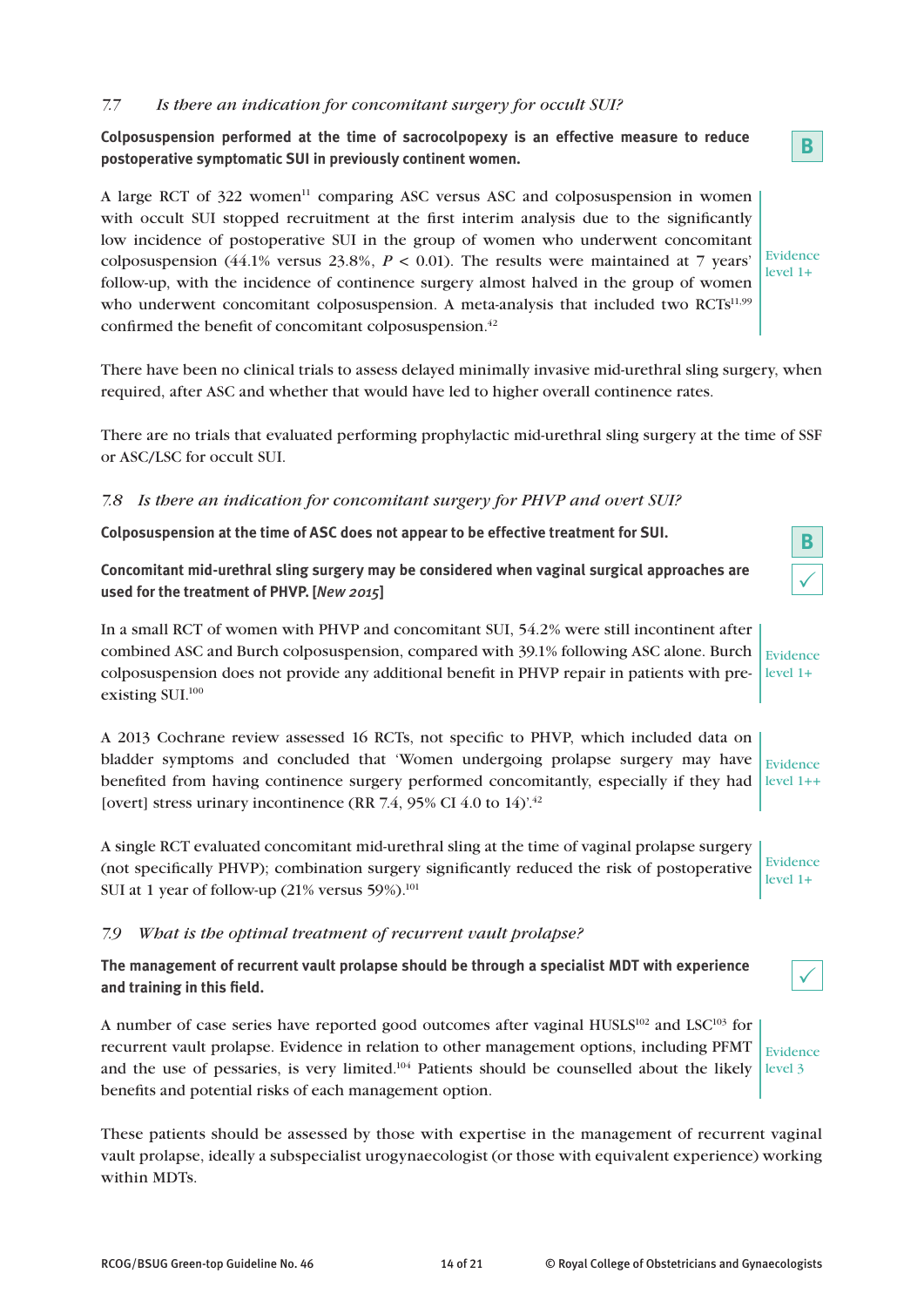## **8. Clinical governance**

**National databases, such as the BSUG surgical database, should be used to document surgical outcomes and complications.**

**The IUGA/ICS terminology and classification of complications should be used for the documentation of graft-related complications.**

**All complications related to the use of devices and mesh should be reported to the MHRA.**

Reporting of the complications of surgery for PHVP should describe the nature of the complication in terms of category, time and site. It should also describe any involvement of adjacent structures, such as the urinary tract or bowel, as well as any systemic effect.

The use of a standard method to report the outcome of surgery, including complications, for POP enables comparison for audit and research. Utilising the schemes proposed by IUGA/ ICS facilitates the standardisation of terminology and the comparison of results for audit and research purposes.105,106

Evidence level 4

 $\checkmark$ 

 $\checkmark$ 

 $\checkmark$ 

The BSUG registry (https://nww.bsug.nhs.uk) allows the use of these schemes and enables personal audit. Reporting can be made through medical device liaison officers or directly to the MHRA online (https://yellowcard.mhra.gov.uk/).

## **9. Recommendations for future research**

- l The role of concomitant continence surgery in patients with PHVP.
- The correlation of surgical workload and outcome.
- l Robotic versus other abdominal and vaginal procedures for the treatment of PHVP.
- The use of mesh in the treatment of PHVP.

## **10. Auditable topics**

- Documentation of management options offered including provision of patient information (100%).
- **·** Documentation of the discussion of conservative measures (PFMT/pessaries) prior to surgery (100%).
- Compliance with relevant database, e.g. BSUG (100%).
- Documentation of the MDT discussion prior to surgery for recurrent prolapse (100%).
- l Outcome following various surgical procedures for PHVP.
- Development of SUI following surgery for PHVP.

## **11. Useful links and support groups**

- **•** Association for Pelvic Organ Prolapse Support (APOPS) [http://www.pelvicorganprolapsesupport.org/].
- l British Society of Urogynaecology. *Patient Information* [http://www.bsug.org.uk/patient-information.php].
- **•** International Continence Society [http://www.ics.org/].
- International Urogynecological Association [http://www.juga.org/].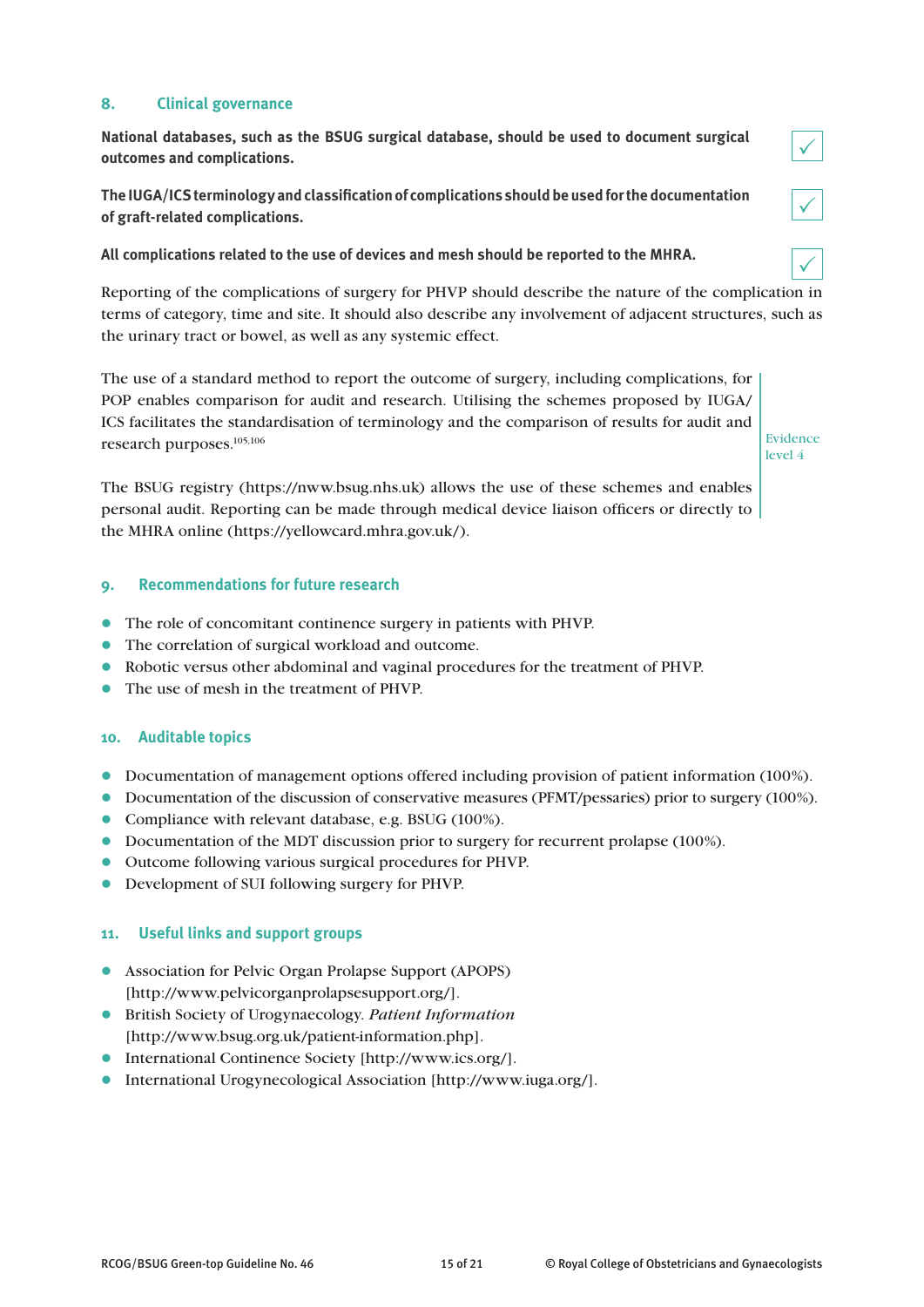#### **References**

- 1. Haylen BT, de Ridder D, Freeman RM, Swift SE, Berghmans B, Lee J, et al.; International Urogynecological Association; International Continence Society. An International Urogynecological Association (IUGA)/International Continence Society (ICS) joint report on the terminology for female pelvic floor dysfunction. *Neurourol Urodyn*  2010;29:4–20.
- 2. Bump RC, Mattiasson A, Bø K, Brubaker LP, DeLancey JO, Klarskov P, et al. The standardization of terminology of female pelvic organ prolapse and pelvic floor dysfunction. *Am J Obstet Gynecol* 1996;175:10–7.
- 3. Symmonds RE, Pratt JH. Vaginal prolapse following hysterectomy. *Am J Obstet Gynecol* 1960;79:899–909.
- 4. Barrington JW, Edwards G. Posthysterectomy vault prolapse. *Int Urogynecol J Pelvic Floor Dysfunct* 2000;11:241–5.
- 5. Toozs-Hobson P, Boos K, Cardozo L. Management of vaginal vault prolapse. *Br J Obstet Gynaecol* 1998;105:13–7.
- 6. Marchionni M, Bracco GL, Checcucci V, Carabaneanu A, Coccia EM, Mecacci F, et al. True incidence of vaginal vault prolapse. Thirteen years of experience. *J Reprod Med*  1999;44:679–84.
- 7. Aigmueller T, Dungl A, Hinterholzer S, Geiss I, Riss P. An estimation of the frequency of surgery for posthysterectomy vault prolapse. *Int Urogynecol J* 2010;21:299–302.
- 8. Baden WF, Walker TA, Lindsey JH. The vaginal profile. *Tex Med* 1968;64:56–8.
- 9. Baden WF, Walker TA. Genesis of the vaginal profile: a correlated classification of vaginal relaxation. *Clin Obstet Gynecol* 1972;15:1048–54.
- 10. Brubaker L, Cundiff G, Fine P, Nygaard I, Richter H, Visco A, et al.; Pelvic Floor Disorders Network. A randomized trial of colpopexy and urinary reduction efforts (CARE): design and methods. *Control Clin Trials* 2003;24:629–42.
- 11. Brubaker L, Cundiff GW, Fine P, Nygaard I, Richter HE, Visco AG, et al.; Pelvic Floor Disorders Network. Abdominal sacrocolpopexy with Burch colposuspension to reduce urinary stress incontinence. *N Engl J Med* 2006;354:1557–66.
- 12. Burgio KL, Nygaard IE, Richter HE, Brubaker L, Gutman RE, Leng W, et al.; Pelvic Floor Disorders Network. Bladder symptoms 1 year after abdominal sacrocolpopexy with and without Burch colposuspension in women without preoperative stress incontinence symptoms. *Am J Obstet Gynecol* 2007;197:647.e1–6.
- 13. Visco AG, Brubaker L, Nygaard I, Richter HE, Cundiff G, Fine P, et al.; Pelvic Floor Disorders Network. The role of preoperative urodynamic testing in stress-continent women undergoing sacrocolpopexy: the Colpopexy and Urinary Reduction Efforts (CARE) randomized surgical trial. *Int Urogynecol J Pelvic Floor Dysfunct* 2008;19:607–14.
- 14. National Institute for Health and Care Excellence. *Urinary incontinence: The management of urinary incontinence in women*. NICE clinical guideline 171. [Manchester]: NICE; 2013.
- 15. Rogers RG, Coates KW, Kammerer-Doak D, Khalsa S, Qualls C. A short form of the Pelvic Organ Prolapse/ Urinary Incontinence Sexual Questionnaire (PISQ-12). *Int Urogynecol J Pelvic Floor Dysfunct* 2003;14:164–8.
- 16. Price N, Jackson SR, Avery K, Brookes ST, Abrams P. Development and psychometric evaluation of the ICIQ Vaginal Symptoms Questionnaire: the ICIQ-VS. *BJOG* 2006;113:700–12.
- 17. Barber MD, Kuchibhatla MN, Pieper CF, Bump RC. Psychometric evaluation of 2 comprehensive conditionspecific quality of life instruments for women with pelvic floor disorders. *Am J Obstet Gynecol* 2001;185:1388–95.
- 18. Wren PA, Janz NK, Brubaker L, Fitzgerald MP, Weber AM, LaPorte FB, et al.; Pelvic Floor Disorders Network. Reliability of health-related quality-of-life measures 1 year after surgical procedures for pelvic floor disorders. *Am J Obstet Gynecol* 2005;192:780–8.
- 19. Uebersax JS, Wyman JF, Shumaker SA, McClish DK, Fantl JA. Short forms to assess life quality and symptom distress for urinary incontinence in women: the Incontinence Impact Questionnaire and the Urogenital Distress Inventory. Continence Program for Women Research Group. *Neurourol Urodyn* 1995;14:131–9.
- 20. Lowenstein L, FitzGerald MP, Kenton K, Dooley Y, Templehof M, Mueller ER, et al. Patient-selected goals: the fourth dimension in assessment of pelvic floor disorders. *Int Urogynecol J Pelvic Floor Dysfunct* 2008;19:81–4.
- 21. Cruikshank SH, Kovac SR. Randomized comparison of three surgical methods used at the time of vaginal hysterectomy to prevent posterior enterocele. *Am J Obstet Gynecol* 1999;180:859–65.
- 22. McCall ML. Posterior culdeplasty; surgical correction of enterocele during vaginal hysterectomy; a preliminary report. *Obstet Gynecol* 1957;10:595–602.
- 23. Wall LL. A technique for modified McCall culdeplasty at the time of abdominal hysterectomy. *J Am Coll Surg*  1994;178:507–9.
- 24. Ostrzenski A. A new, simplified posterior culdoplasty and vaginal vault suspension during abdominal hysterectomy. *Int J Gynaecol Obstet* 1995;49:25–34.
- 25. Chene G, Tardieu AS, Savary D, Krief M, Boda C, Anton-Bousquet MC, et al. Anatomical and functional results of McCall culdoplasty in the prevention of enteroceles and vaginal vault prolapse after vaginal hysterectomy. *Int Urogynecol J Pelvic Floor Dysfunct* 2008;19:1007–11.
- 26. Cruikshank SH. Preventing posthysterectomy vaginal vault prolapse and enterocele during vaginal hysterectomy. *Am J Obstet Gynecol* 1987;156:1433–40.
- 27. Rahn DD, Stone RJ, Vu AK, White AB, Wai CY. Abdominal hysterectomy with or without angle stitch: correlation with subsequent vaginal vault prolapse. *Am J Obstet Gynecol*  2008;199:669.e1–4.
- 28. Margulies RU, Rogers MA, Morgan DM. Outcomes of transvaginal uterosacral ligament suspension: systematic review and metaanalysis. *Am J Obstet Gynecol*  2010;202:124–34.
- 29. Cruikshank SH, Cox DW. Sacrospinous ligament fixation at the time of transvaginal hysterectomy. *Am J Obstet Gynecol* 1990;162:1611–5; discussion 1615–9.
- 30. Gimbel H. Total or subtotal hysterectomy for benign uterine diseases? A meta-analysis. *Acta Obstet Gynecol Scand* 2007;86:133–44.
- 31. Chung CP, Miskimins R, Kuehl TJ, Yandell PM, Shull BL. Permanent suture used in uterosacral ligament suspension offers better anatomical support than delayed absorbable suture. *Int Urogynecol J* 2012;23:223–7.
- 32. Kasturi S, Bentley-Taylor M, Woodman PJ, Terry CL, Hale DS. High uterosacral ligament vaginal vault suspension: comparison of absorbable vs. permanent suture for apical fixation. *Int Urogynecol J* 2012;23:941–5.
- 33. Hagen S, Stark D, Glazener C, Dickson S, Barry S, Elders A, et al.; POPPY Trial Collaborators. Individualised pelvic floor muscle training in women with pelvic organ prolapse (POPPY): a multicentre randomised controlled trial. *Lancet* 2014;383:796–806.
- 34. Hagen S, Stark D. Conservative prevention and management of pelvic organ prolapse in women. *Cochrane Database Syst Rev* 2011;(12):CD003882.
- 35. Hagen S, Stark D, Glazener C, Sinclair L, Ramsay I. A randomized controlled trial of pelvic floor muscle training for stages I and II pelvic organ prolapse. *Int Urogynecol J Pelvic Floor Dysfunct* 2009;20:45–51.
- 36. Bernardes BT, Resende AP, Stüpp L, Oliveira E, Castro RA, Bella ZI, et al. Efficacy of pelvic floor muscle training and hypopressive exercises for treating pelvic organ prolapse in women: randomized controlled trial. *Sao Paulo Med J*  2012;130:5–9.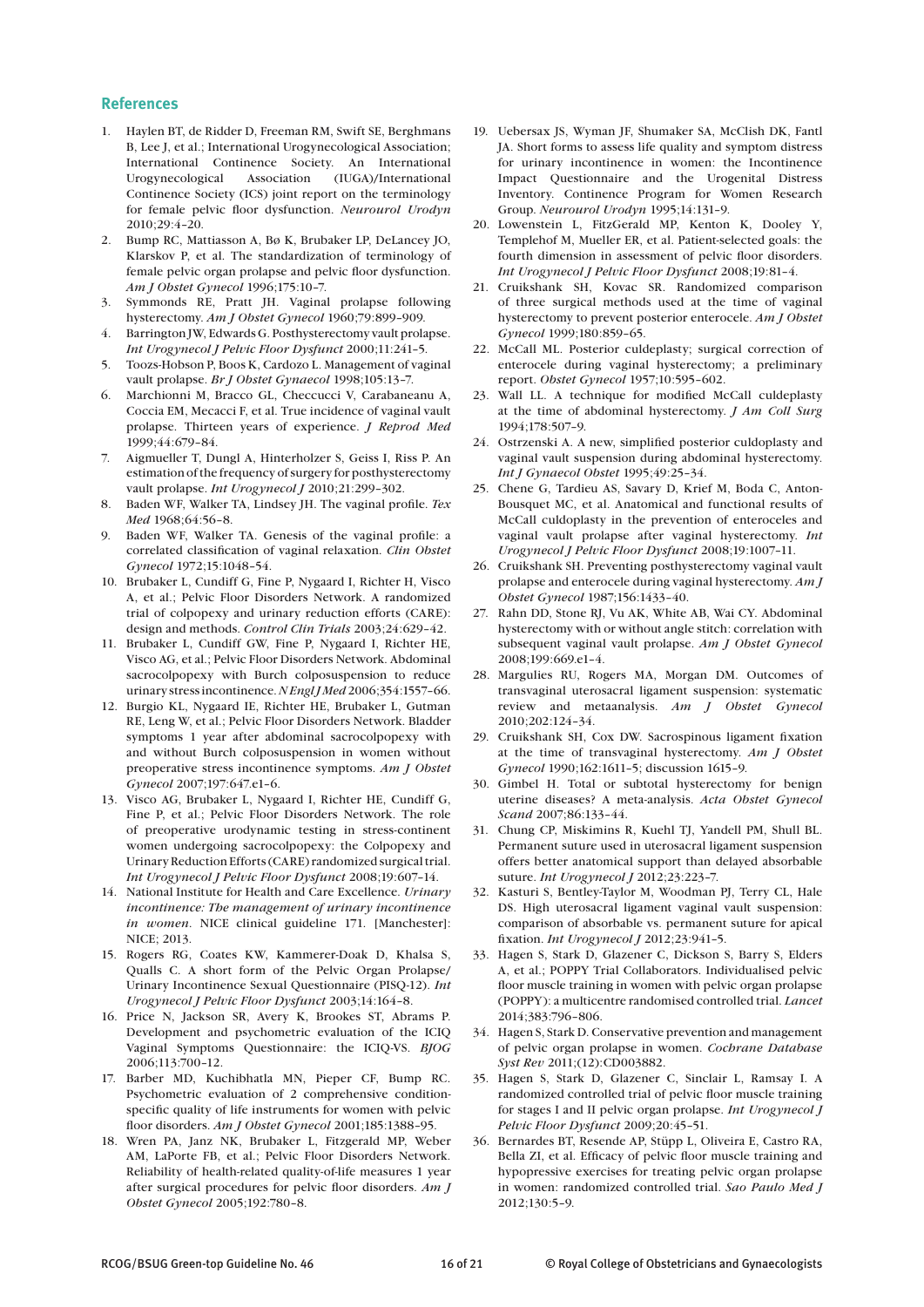- 37. National Institute for Health and Clinical Excellence. *Surgical repair of vaginal wall prolapse using mesh*. NICE interventional procedure guidance 267. Manchester: NICE; 2008.
- 38. National Institute for Health and Clinical Excellence. *Sacrocolpopexy using mesh for vaginal vault prolapse repair*. NICE interventional procedure guidance 283. Manchester: NICE; 2009.
- 39. National Institute for Health and Clinical Excellence. *Infracoccygeal sacropexy using mesh for vaginal vault prolapse repair*. NICE interventional procedure guidance 281. Manchester: NICE; 2009.
- 40. Committee on Practice Bulletins-Gynecology, American College of Obstetricians and Gynecologists. ACOG Practice Bulletin No. 79: Pelvic organ prolapse. *Obstet Gynecol*  2007;109:461–73.
- 41. Cundiff GW, Amundsen CL, Bent AE, Coates KW, Schaffer JI, Strohbehn K, et al. The PESSRI study: symptom relief outcomes of a randomized crossover trial of the ring and Gellhorn pessaries. *Am J Obstet Gynecol*  2007;196:405.e1–8.
- 42. Maher C, Feiner B, Baessler K, Schmid C. Surgical management of pelvic organ prolapse in women. *Cochrane Database Syst Rev* 2013;(4):CD004014.
- 43. Srikrishna S, Robinson D, Cardozo L, Cartwright R. Experiences and expectations of women with urogenital prolapse: a quantitative and qualitative exploration. *BJOG*  2008;115:1362–8.
- 44. Crafoord K, Sydsjö A, Johansson T, Brynhildsen J, Kjølhede P. Factors associated with symptoms of pelvic floor dysfunction six years after primary operation of genital prolapse. *Acta Obstet Gynecol Scand* 2008;87:910–5.
- 45. Slieker-ten Hove MC, Pool-Goudzwaard AL, Eijkemans MJ, Steegers-Theunissen RP, Burger CW, Vierhout ME. Prediction model and prognostic index to estimate clinically relevant pelvic organ prolapse in a general female population. *Int Urogynecol J Pelvic Floor Dysfunct*  2009;20:1013–21.
- 46. Bradley CS, Nygaard IE. Vaginal wall descensus and pelvic floor symptoms in older women. *Obstet Gynecol*  2005;106:759–66.
- 47. Gutman RE, Ford DE, Quiroz LH, Shippey SH, Handa VL. Is there a pelvic organ prolapse threshold that predicts pelvic floor symptoms? *Am J Obstet Gynecol*  2008;199:683.e1–7.
- 48. Nygaard I, Brubaker L, Zyczynski HM, Cundiff G, Richter H, Gantz M, et al. Long-term outcomes following abdominal sacrocolpopexy for pelvic organ prolapse. *JAMA* 2013;309:2016–24.
- 49. Toozs-Hobson P, Freeman R, Barber M, Maher C, Haylen B, Athanasiou S, et al. An International Urogynecological Association (IUGA)/International Continence Society (ICS) joint report on the terminology for reporting outcomes of surgical procedures for pelvic organ prolapse. *Int Urogynecol J* 2012;23:527–35.
- 50. Randall CL, Nichols DH. Surgical treatment of vaginal inversion. *Obstet Gynecol* 1971;38:327–32.
- 51. Marinkovic SP, Stanton SL. Triple compartment prolapse: sacrocolpopexy with anterior and posterior mesh extensions. *BJOG* 2003;110:323–6.
- 52. Brubaker L, Glazener C, Jacquetin B, Maher C, Melgrem A, Norton P, et al. Surgery for pelvic organ prolapse. In: Abrams P, Cardozo L, Khoury S, Wein A, editors. *Incontinence: 4th International Consultation on Incontinence, Paris July 5-8, 2008*. 4th ed. [Paris]: Health Publication Ltd; 2009. p. 1273–1320.
- 53. Nygaard IE, McCreery R, Brubaker L, Connolly A, Cundiff G, Weber AM, et al.; Pelvic Floor Disorders Network. Abdominal sacrocolpopexy: a comprehensive review. *Obstet Gynecol* 2004;104:805–23.
- 54. Sederl J. [Surgery in prolapse of a blind-end vagina]. *Geburtshilfe Frauenheilkd* 1958;18:824–8. German.
- 55. Richter K. [The surgical treatment of the prolapsed vaginal fundus after uterine extirpation. A contribution on Amreich's the sacrotuberal vaginal fixation]. *Geburtshilfe Frauenheilkd* 1967;27:941–54. German.
- 56. Sze EH, Karram MM. Transvaginal repair of vault prolapse: a review. *Obstet Gynecol* 1997;89:466–75.
- 57. Beer M, Kuhn A. Surgical techniques for vault prolapse: a review of the literature. *Eur J Obstet Gynecol Reprod Biol*  2005;119:144–55.
- 58. Morgan DM, Rogers MA, Huebner M, Wei JT, Delancey JO. Heterogeneity in anatomic outcome of sacrospinous ligament fixation for prolapse: a systematic review. *Obstet Gynecol* 2007;109:1424–33.
- 59. Cvach K, Dwyer P. Surgical management of pelvic organ prolapse: abdominal and vaginal approaches. *World J Urol*   $2012:30:471-7$
- 60. Holley RL, Varner RE, Gleason BP, Apffel LA, Scott S. Recurrent pelvic support defects after sacrospinous ligament fixation for vaginal vault prolapse. *J Am Coll Surg* 1995;180:444–8.
- 61. Dietz V, Huisman M, de Jong JM, Heintz PM, van der Vaart CH. Functional outcome after sacrospinous hysteropexy for uterine descensus. *Int Urogynecol J Pelvic Floor Dysfunct* 2008;19:747–52.
- 62. Faber VJ, van der Vaart HC, Heggelman BG, Schraffordt Koops SE. Serious complication 1 year after sacrospinous ligament fixation. *Int Urogynecol J Pelvic Floor Dysfunct*  2008;19:1311–3.
- 63. Possover M, Lemos N. Risks, symptoms, and management of pelvic nerve damage secondary to surgery for pelvic organ prolapse: a report of 95 cases. *Int Urogynecol J*  2011;22:1485–90.
- 64. Alevizon SJ, Finan MA. Sacrospinous colpopexy: management of postoperative pudendal nerve entrapment. *Obstet Gynecol* 1996;88:713–5.
- 65. Lantzsch T, Goepel C, Wolters M, Koelbl H, Methfessel HD. Sacrospinous ligament fixation for vaginal vault prolapse. *Arch Gynecol Obstet* 2001;265:21–5.
- 66. Aigmueller T, Riss P, Dungl A, Bauer H. Long-term followup after vaginal sacrospinous fixation: patient satisfaction, anatomical results and quality of life. *Int Urogynecol J Pelvic Floor Dysfunct* 2008;19:965–9.
- 67. Claerhout F, De Ridder D, Roovers JP, Rommens H, Spelzini F, Vandenbroucke V, et al. Medium-term anatomic and functional results of laparoscopic sacrocolpopexy beyond the learning curve. *Eur Urol* 2009;55:1459–67.
- 68. Ganatra AM, Rozet F, Sanchez-Salas R, Barret E, Galiano M, Cathelineau X, et al. The current status of laparoscopic sacrocolpopexy: a review. *Eur Urol* 2009;55:1089–103.
- 69. Klauschie JL, Suozzi BA, O'Brien MM, McBride AW. A comparison of laparoscopic and abdominal sacral colpopexy: objective outcome and perioperative differences. *Int Urogynecol J Pelvic Floor Dysfunct* 2009;20:273–9.
- 70. Price N, Slack A, Jackson SR. Laparoscopic sacrocolpopexy: an observational study of functional and anatomical outcomes. *Int Urogynecol J* 2011;22:77–82.
- 71. Ross JW, Preston M. Laparoscopic sacrocolpopexy for severe vaginal vault prolapse: five-year outcome. *J Minim Invasive Gynecol* 2005;12:221–6.
- 72. Higgs PJ, Chua HL, Smith AR. Long term review of laparoscopic sacrocolpopexy. *BJOG* 2005;112:1134–8.
- 73. Freeman RM, Pantazis K, Thomson A, Frappell J, Bombieri L, Moran P, et al. A randomised controlled trial of abdominal versus laparoscopic sacrocolpopexy for the treatment of post-hysterectomy vaginal vault prolapse: LAS study. *Int Urogynecol J* 2013;24:377–84.
- 74. Louis-Sylvestre C, Herry M. Robotic-assisted laparoscopic sacrocolpopexy for stage III pelvic organ prolapse. *Int Urogynecol J* 2013;24:731–3.
- 75. Paraiso MF, Jelovsek JE, Frick A, Chen CC, Barber MD. Laparoscopic compared with robotic sacrocolpopexy for vaginal prolapse: a randomized controlled trial. *Obstet Gynecol* 2011;118:1005–13.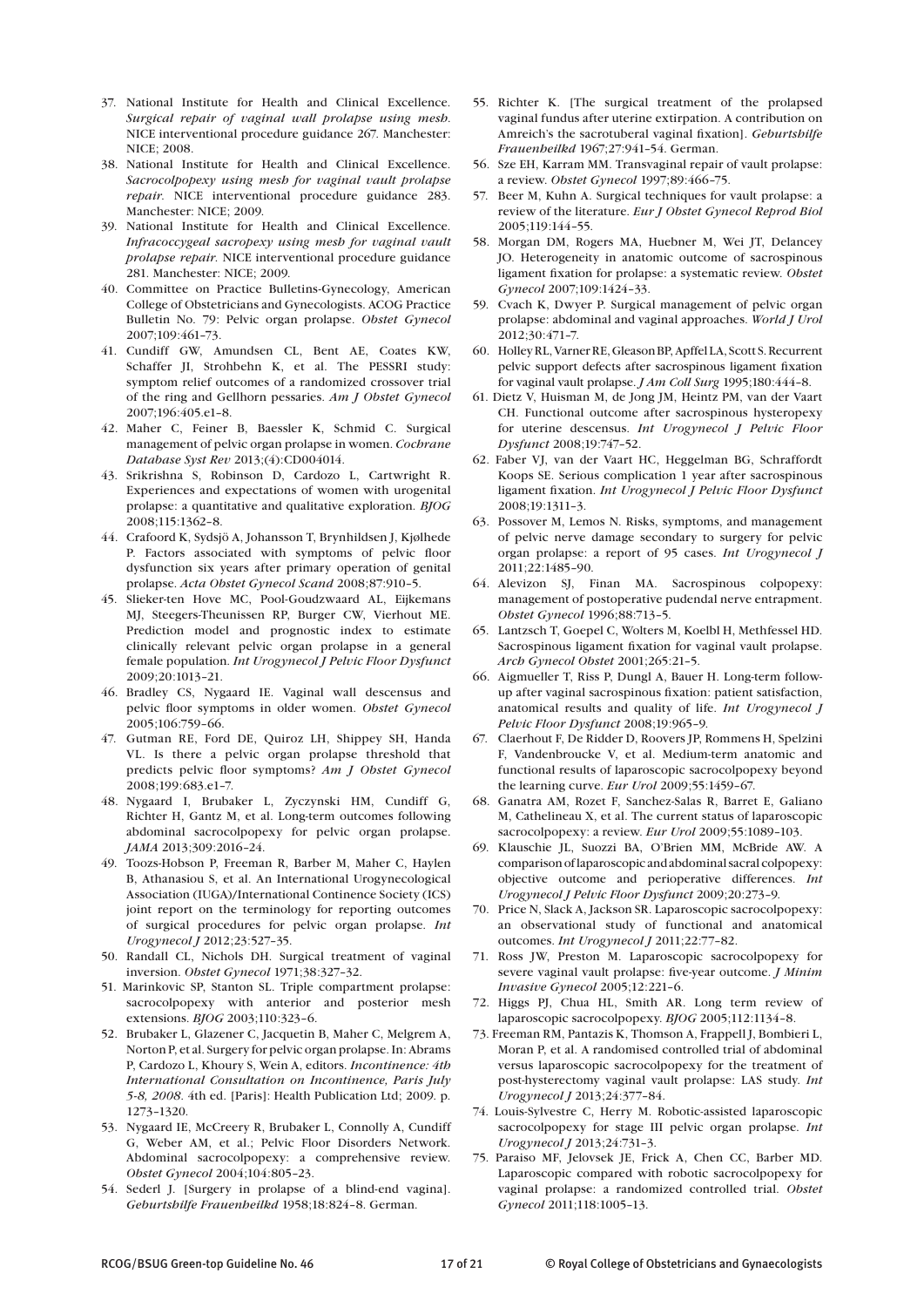- 76. Rondini C, Braun HF, Alvarez J, Urzua M, Villegas R, Escobar M, et al. Prospective-randomized study comparing high uterosacral vault suspension vs. abdominal sacral colpopexy for the correction of apical defects and vaginal vault prolapse. *Int Urogynecol J* 2011;22 Suppl 1:S87–8.
- 77. Barber MD, Brubaker L, Burgio KL, Richter HE, Nygaard I, Weidner AC, et al.; Eunice Kennedy Shriver National Institute of Child Health and Human Development Pelvic Floor Disorders Network. Comparison of 2 transvaginal surgical approaches and perioperative behavioral therapy for apical vaginal prolapse: the OPTIMAL randomized trial. *JAMA* 2014;311:1023–34.
- 78. Barber MD, Visco AG, Weidner AC, Amundsen CL, Bump RC. Bilateral uterosacral ligament vaginal vault suspension with site-specific endopelvic fascia defect repair for treatment of pelvic organ prolapse. *Am J Obstet Gynecol*  2000;183:1402–10; discussion 1410–1.
- 79. Shull BL, Bachofen C, Coates KW, Kuehl TJ. A transvaginal approach to repair of apical and other associated sites of pelvic organ prolapse with uterosacral ligaments. *Am J Obstet Gynecol* 2000;183:1365–73; discussion 1373–4.
- 80. Webb MJ, Aronson MP, Ferguson LK, Lee RA. Posthysterectomy vaginal vault prolapse: primary repair in 693 patients. *Obstet Gynecol* 1998;92:281–5.
- 81. Aronson MP, Aronson PK, Howard AE, Morse AN, Baker SP, Young SB. Low risk of ureteral obstruction with "deep" (dorsal/posterior) uterosacral ligament suture placement for transvaginal apical suspension. *Am J Obstet Gynecol*  2005;192:1530–6.
- 82. Carter JE, Winter M, Mendehlsohn S, Saye W, Richardson AC. Vaginal vault suspension and enterocele repair by Richardson-Saye laparoscopic technique: description of training technique and results. *JSLS* 2001;5:29–36.
- 83. Feiner B, Jelovsek JE, Maher C. Efficacy and safety of transvaginal mesh kits in the treatment of prolapse of the vaginal apex: a systematic review. *BJOG* 2009;116:15–24.
- 84. Maher CF, Feiner B, DeCuyper EM, Nichlos CJ, Hickey KV, O'Rourke P. Laparoscopic sacral colpopexy versus total vaginal mesh for vaginal vault prolapse: a randomized trial. *Am J Obstet Gynecol* 2011;204:360.e1–7.
- 85. Halaska M, Maxova K, Sottner O, Svabik K, Mlcoch M, Kolarik D, et al. A multicenter, randomized, prospective, controlled study comparing sacrospinous fixation and transvaginal mesh in the treatment of posthysterectomy vaginal vault prolapse. *Am J Obstet Gynecol* 2012;207:301.e1–7.
- 86. Abdel-Fattah M, Ramsay I; West of Scotland Study Group. Retrospective multicentre study of the new minimally invasive mesh repair devices for pelvic organ prolapse. *BJOG* 2008;115:22–30.
- 87. U.S Food and Drug Administration. Concerns about Surgical Mesh for POP [http://www.fda.gov/MedicalDevices/ ProductsandMedicalProcedures/ImplantsandProsthetics/ UroGynSurgicalMesh/ucm345201.htm]. Accessed 2015 Apr 14.
- 88. Department of Health and Human Services, Food and Drug Administration. Reclassification of surgical mesh for transvaginal pelvic organ prolapse repair and surgical instrumentation for urogynecologic surgical mesh procedures; designation of special controls for urogynecologic surgical mesh instrumentation. Proposed rules. *Fed Regist* 2014;79:24634–5.
- 89. Medicines and Healthcare Products Regulatory Agency. *A summary of the evidence on the benefits and risks of vaginal mesh implants*. [London]: MHRA; 2014.
- 90. Department of Health. *Better guidance and support for NHS surgeons on vaginal tape and mesh implants*. London: Department of Health; 2012 [https://www.gov.uk/ government/news/better-guidance-and-support-for-nhssurgeons-on-vaginal-tape-and-mesh-implants]. Accessed 2015 Jun 22.
- 91. FitzGerald MP, Richter HE, Siddique S, Thompson P, Zyczynski H; Ann Weber for the Pelvic Floor Disorders Network. Colpocleisis: a review. *Int Urogynecol J Pelvic Floor Dysfunct* 2006;17:261–71.
- 92. Hoffman MS, Cardosi RJ, Lockhart J, Hall DC, Murphy SJ. Vaginectomy with pelvic herniorrhaphy for prolapse. *Am J Obstet Gynecol* 2003;189:364–70; discussion 370–1.
- 93. DeLancey JO, Morley GW. Total colpocleisis for vaginal eversion. *Am J Obstet Gynecol* 1997;176:1228–32; discussion 1232–5.
- 94. Harmanli OH, Dandolu V, Chatwani AJ, Grody MT. Total colpocleisis for severe pelvic organ prolapse. *J Reprod Med*  2003;48:703–6.
- 95. von Pechmann WS, Mutone M, Fyffe J, Hale DS. Total colpocleisis with high levator plication for the treatment of advanced pelvic organ prolapse. *Am J Obstet Gynecol*  2003;189:121–6.
- 96. Pelosi MA 3rd, Pelosi MA. Transvaginal needle suspension with LeFort colpocleisis for stress incontinence and advanced uterovaginal prolapse in a high-risk patient. *J Am Assoc Gynecol Laparosc* 1998;5:207–11.
- 97. Cespedes RD, Winters JC, Ferguson KH. Colpocleisis for the treatment of vaginal vault prolapse. *Tech Urol*  2001;7:152–60.
- 98. Moore RD, Miklos JR. Colpocleisis and tension-free vaginal tape sling for severe uterine and vaginal prolapse and stress urinary incontinence under local anaesthesia. *J Am Assoc Gynecol Laparosc* 2003;10:276–80.
- 99. Costantini E, Lazzeri M, Bini V, Del Zingaro M, Zucchi A, Porena M. Pelvic organ prolapse repair with and without prophylactic concomitant Burch colposuspension in continent women: a randomized, controlled trial with 8-year followup. *J Urol* 2011;185:2236–40.
- 100.Costantini E, Lazzeri M, Bini V, Del Zingaro M, Frumenzio E, Porena M. Pelvic organ prolapse repair with and without concomitant Burch colposuspension in incontinent women: a randomised controlled trial with at least 5-year followup. *Obstet Gynecol Int* 2012;2012:967923.
- 101. van der Ploeg JM, van der Steen A, Oude Rengerink K, van der Vaart CH, Roovers J. Multicentre randomised trial of vaginal prolapse repair versus vaginal prolapse repair with a midurethral sling in patients with pelvic organ prolapse and co-existing stress urinary incontinence. International Continence Society Annual Meeting, 26–30 August 2013, Barcelona, Spain. Abstract 210 [http://www.ics.org/ Abstracts/Publish/180/000210.pdf]. Accessed 2015 Apr 14.
- 102. Bracken JN, Tran DH, Kuehl TJ, Larsen W, Yandell PM, Shull BL. A novel transvaginal approach to correct recurrent apical prolapse after failed sacral colpopexy: case series. *Int Urogynecol J* 2012;23:1429–33.
- 103. Schmid C, O'Rourke P, Maher C. Laparoscopic sacrocolpopexy for recurrent pelvic organ prolapse after failed transvaginal polypropylene mesh surgery. *Int Urogynecol J* 2013;24:763–7.
- 104. Toh VV, Bogne V, Bako A. Management of recurrent vault prolapse. *Int Urogynecol J* 2012;23:29–34.
- 105. Haylen BT, Freeman RM, Swift SE, Cosson M, Davila GW, Deprest J, et al. An International Urogynecological Association (IUGA) / International Continence Society (ICS) joint terminology and classification of the complications related directly to the insertion of prostheses (meshes, implants, tapes) & grafts in female pelvic floor surgery. *Int Urogynecol J* 2011;22:3–15.
- 106.Haylen BT, Freeman RM, Lee J, Swift SE, Cosson M, Deprest J, et al. An International Urogynecological Association (IUGA)/International Continence Society (ICS) joint terminology and classification of the complications related to native tissue female pelvic floor surgery. *Int Urogynecol J* 2012;23:515–26.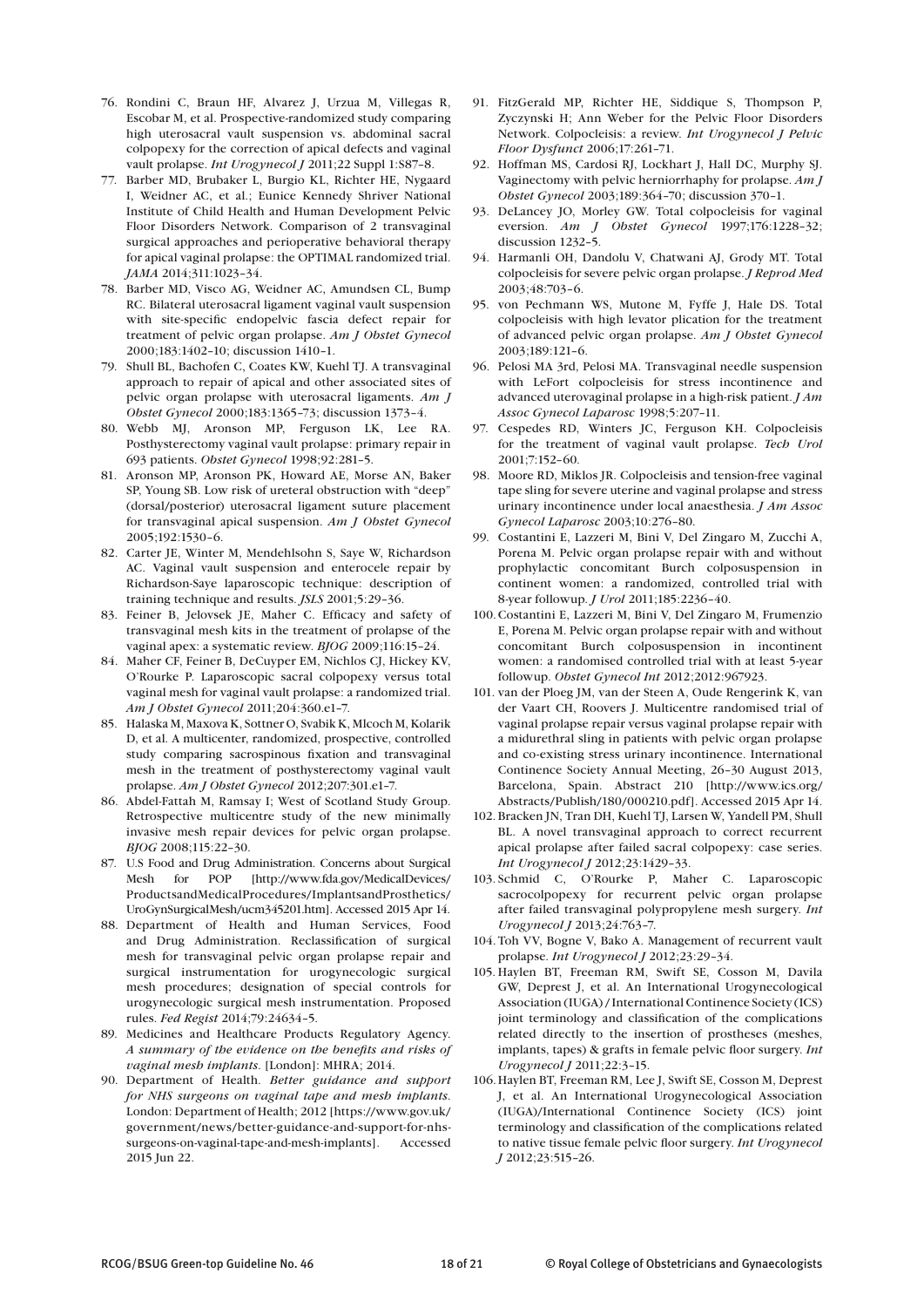## **Appendix I:** POP-Q exam – reference guide

The pelvic organ prolapse quantification (POP-Q) exam is used to quantify, describe and stage pelvic support.

- l There are 6 points measured at the vagina with respect to the hymen.
- Points above the hymen are negative numbers; points below the hymen are positive numbers.
- l All measurements except tvl are measured at maximum valsalva.



| <b>Point</b> | <b>Description</b>                                                 | <b>Range of values</b> |
|--------------|--------------------------------------------------------------------|------------------------|
| Aa           | Anterior vaginal wall 3 cm proximal to the hymen                   | $-3$ cm to $+3$ cm     |
| Ba           | Most distal position of the remaining upper anterior vaginal wall  | $-3$ cm to +tyl        |
|              | Most distal edge of cervix or vaginal cuff scar                    |                        |
| D            | Posterior fornix (N/A if post hysterectomy)                        |                        |
| Ap           | Posterior vaginal wall 3 cm proximal to the hymen                  | $-3$ cm to $+3$ cm     |
| <b>Bp</b>    | Most distal position of the remaining upper posterior vaginal wall | $-3$ cm to +tyl        |

**Genital hiatus (gh)** – measured from middle of external urethral meatus to posterior midline hymen **Perineal body (pb)** – measured from posterior margin of gh to middle of anal opening **Total vaginal length (tvl)** – depth of vagina when point D or C is reduced to normal position

|                  | POP-Q staging criteria                                      |  |
|------------------|-------------------------------------------------------------|--|
| Stage O          | Aa, Ap, Ba, Bp = $-3$ cm and C or D $\leq -$ (tvl $-2$ ) cm |  |
| Stage I          | Stage O criteria not met and leading edge $\lt$ -1 cm       |  |
| <b>Stage II</b>  | Leading edge $\ge -1$ but $\le +1$ cm                       |  |
| <b>Stage III</b> | Leading edge $> +1$ cm but $< +$ (tvl $-2$ ) cm             |  |
| <b>Stage IV</b>  | Leading edge $\ge$ + (tvl - 2) cm                           |  |

**Reference:** Bump RC, Mattiasson A, Bø K, Brubaker LP, DeLancey JO, Klarskov P, et al. The standardization of terminology of female pelvic organ prolapse and pelvic floor dysfunction. *Am J Obstet Gynecol* 1996;175:10–7.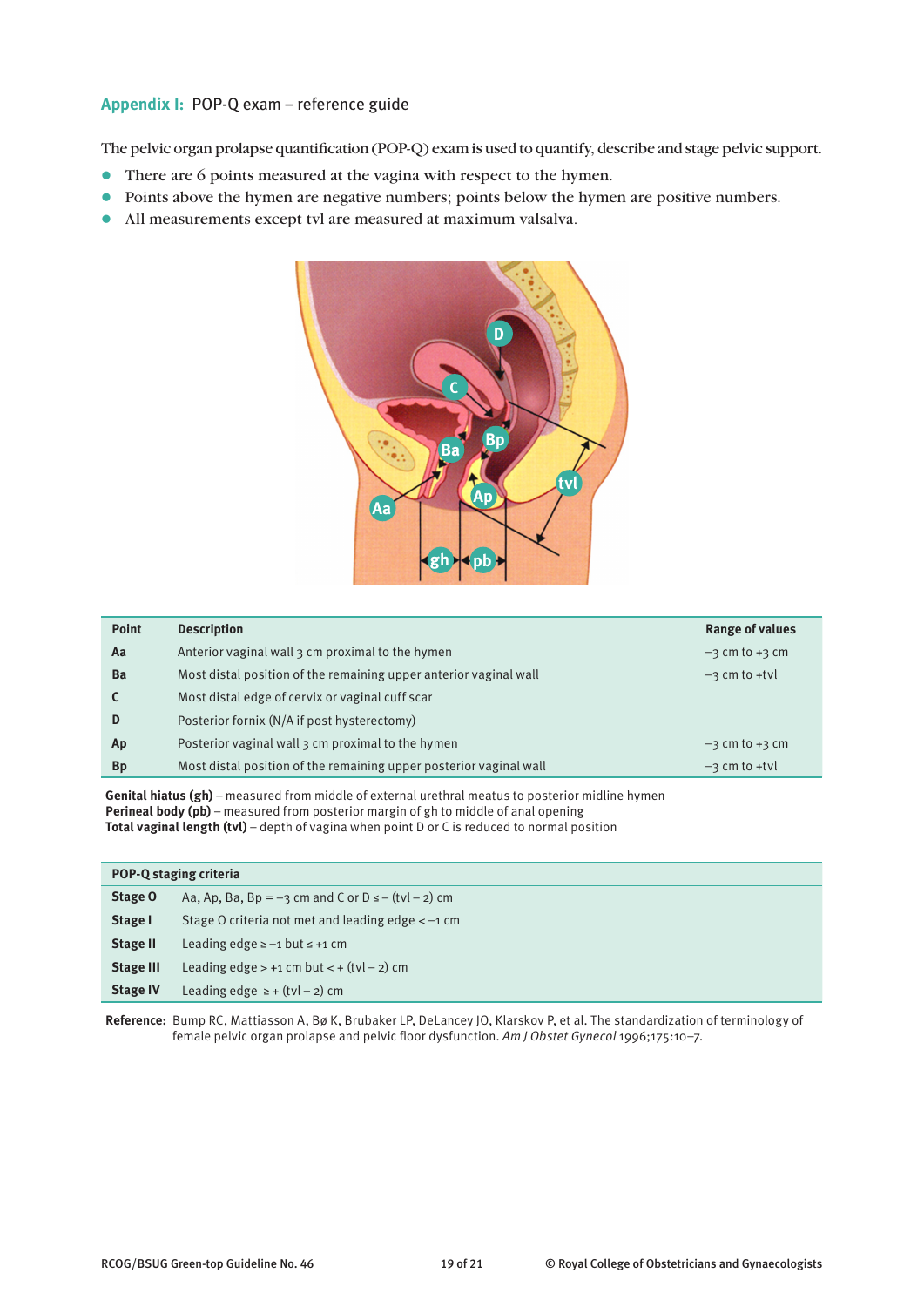## **Appendix II:** Explanation of guidelines and evidence levels

Clinical guidelines are: 'systematically developed statements which assist clinicians and patients in making decisions about appropriate treatment for specific conditions'. Each guideline is systematically developed using a standardised methodology. Exact details of this process can be found in Clinical Governance Advice No. 1 *Development of RCOG Green-top Guidelines* (available on the RCOG website at http://www.rcog.org.uk/green-top-development). These recommendations are not intended to dictate an exclusive course of management or treatment. They must be evaluated with reference to individual patient needs, resources and limitations unique to the institution and variations in local populations. It is hoped that this process of local ownership will help to incorporate these guidelines into routine practice. Attention is drawn to areas of clinical uncertainty where further research may be indicated.

The evidence used in this guideline was graded using the scheme below and the recommendations formulated in a similar fashion with a standardised grading scheme.